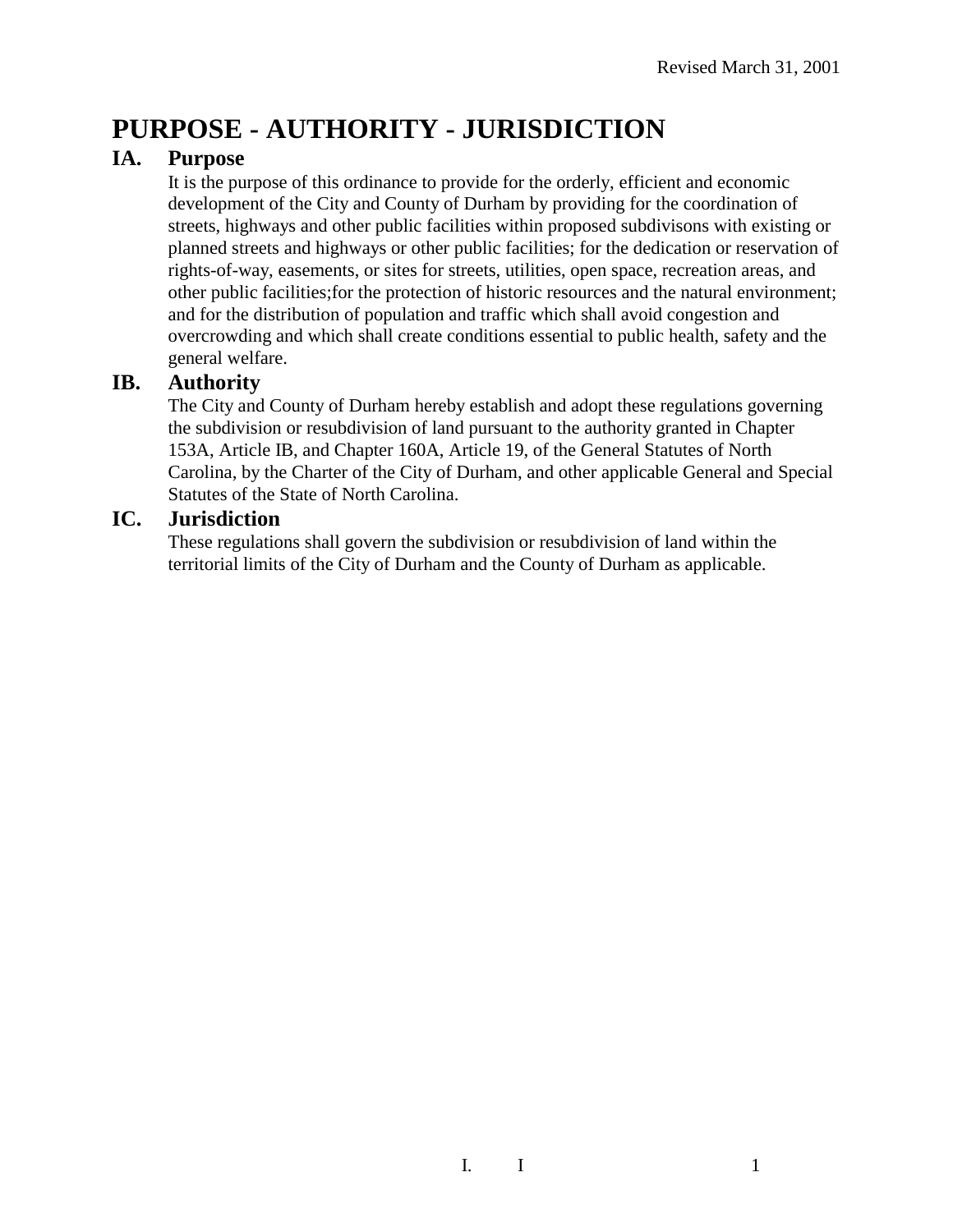## **APPLICATION OF REGULATIONS**

## **2A. Compliance Requirements**

No subdivision plat of land within the jurisdiction of either the City or County of Durham, which is not exempt as specified in 2B. below, may be filed or recorded with the Register of Deeds until it has been submitted to and approved by the appropriate board or agency as specified herein and until the approval is entered on the face of the plat.

*"Subdivision" means all divisions of a tract or parcel of land into two or more lots, building sites, or other divisions for the purpose of sale or building development (whether immediate or future) and includes all division of land involving the dedication of a new street right-of-way or a change in existing street rights-of-way.*

#### **2B. Exempt Subdivisions**

The following subdivisions are exempt from these regulations:

- 1. The combination or recombination of lots, or portions of lots, previously created and recorded, if the total number of lots is not increased and the resultant lots are equal to or exceed the standards of applicable City/County ordinances;
- 2. The division of land into parcels greater than 10 acres if no street right-of-way dedication is involved;
- 3. The public acquisition of strips of land for the widening or opening of streets or the location of utility rights-of-way;
- 4. The division of a tract in single ownership of which the entire area is no greater than two acres into not more than three lots, if no street right-of-way dedication is involved and if the resultant lots are equal to or exceed the standards of applicable City/County ordinances;

#### **No City or County review or approval is required for exempt subdivisions; however, planning staff certification of exempt status is required.**

## **2C. Minor Subdivision**

A subdivision which is not otherwise exempt from these regulations and which does not involve any of the following:

- 1. More than six lots fronting on an existing, publicly maintained street;
- 2. Creation of any new streets or dedication of additional rights-of-way;
- 3. Extension of sewer or water lines; installation of drainage improvements;
- 4. Potential adverse effect upon significant features of the site as described in Section 5A. and/or upon the development of the remainder of the parcel or of adjoining properties;

**Minor subdivisions shall require the submission of Final Plats which shall be reviewed for conformity with ordinance requirements by City/County Planning staff in consultation with other agency staff as appropriate. The City/County Planning Director shall determine that all applicable requirements have been met prior to approving minor subdivision plats.** 

 $II.$  II 1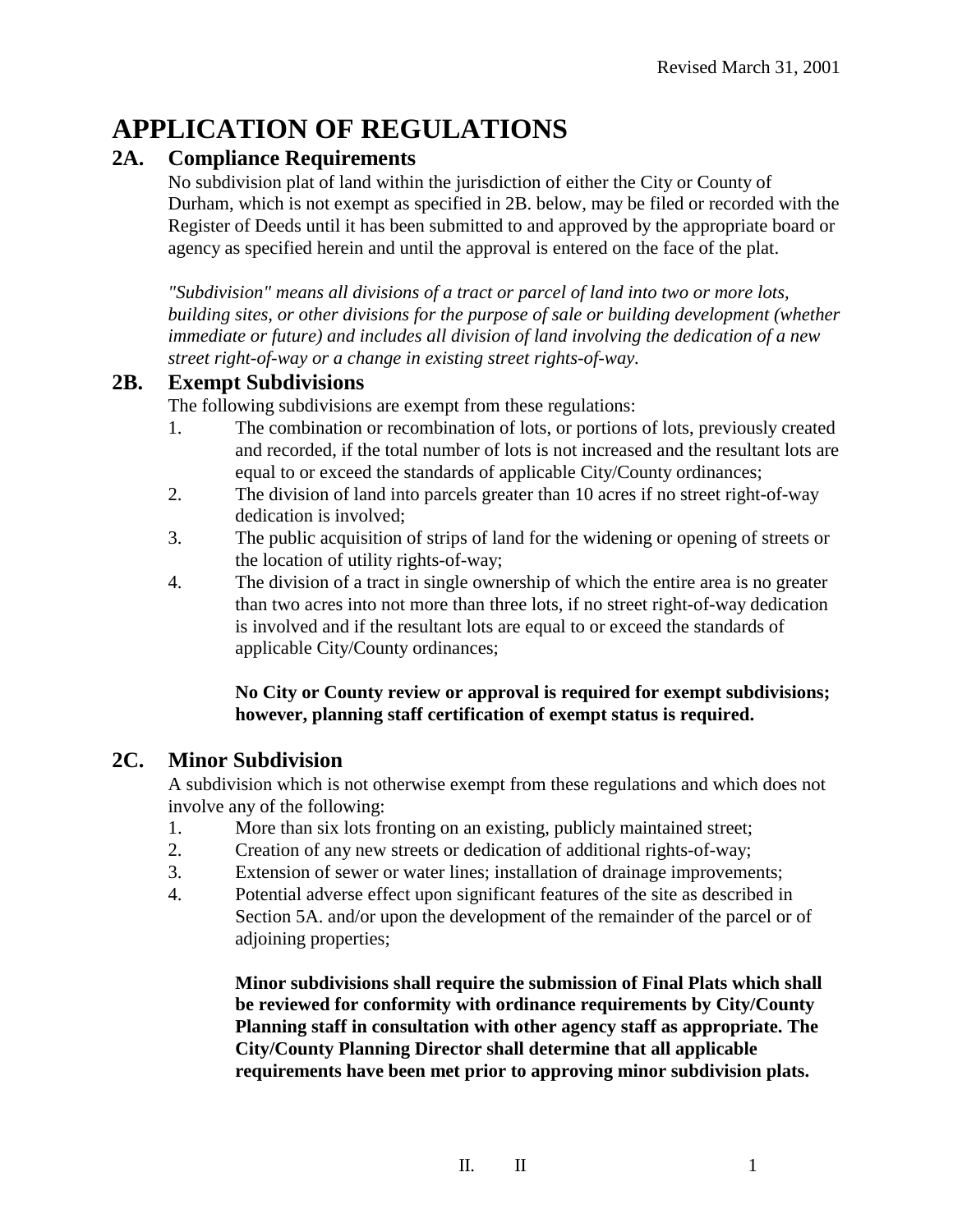## **2D. Major Subdivision**

All subdivisions, except those listed above as Exempt or Minor, shall require the submission of both Preliminary and Final Plats and full interagency review for conformity with the requirements of this ordinance. Approval of Preliminary Plats for Subdivisions containing 49 lots or less shall be by the Development Review Board. Preliminary Plat approvals for subdivisions containing 50 lots or more shall be made by the Governing Body responsible after review by the Development Review Board. Attempts to circumvent Governing Body review by submitting multiple Preliminary Plats for contiguous properties, with each containing 49 lots or less, shall not be allowed.

#### **2E. Partial Subdivision**

When only a portion of a large tract of land is proposed for division into lots leaving a residual tract of at least 10 acres, the subdivider shall be required to plat only the parcel to be subdivided and only that parcel shall be subject to the requirements of this ordinance.

## **2F. Conformance with the Durham Zoning Ordinance**

All major and minor subdivisions shall conform with any applicable requirements of the most recently amended version Durham Zoning Ordinance.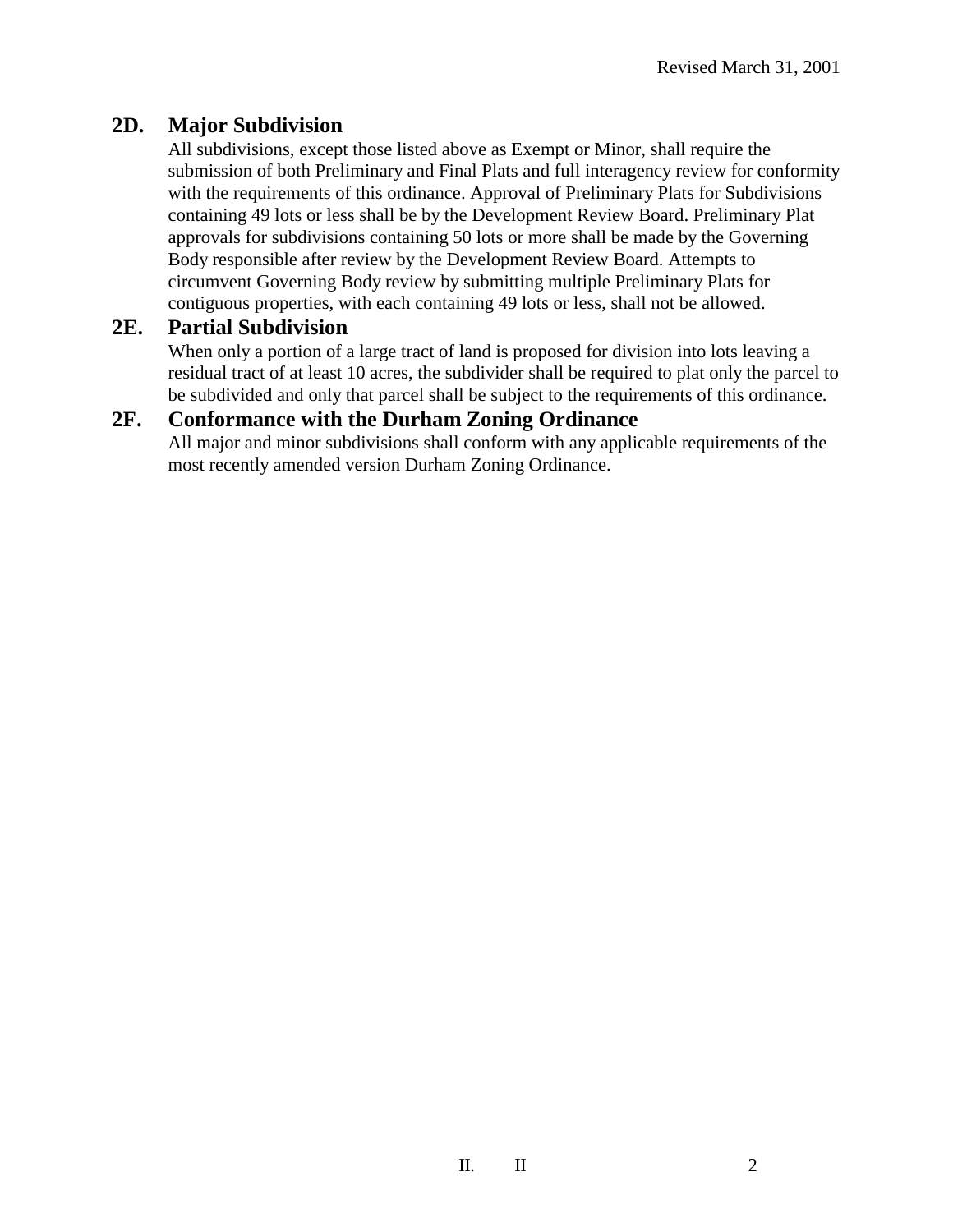## **DEFINITIONS AND RULES OF CONSTRUCTION**

#### **3A. Definitions**

Words and terms used in this ordinance shall be given their commonly accepted meaning unless specifically defined herein or unless used in context to indicate a clearly different meaning.

**Alluvial Soils Areas**: The areas within the special flood hazard areas adjacent to water courses or portions of water courses excluded from the Flood Insurance study which contain soils of the Clewacla-Wehadkee-Congaree Soils Association. The soils in this Association include Chewacla, Wehadkee, Congaree, Cartecay, Roanoke and Altavista soils. Alluvial soils areas may also include areas where made land exists which traverses such soils.

**Approving Authority:** For subdivisions containing 50 or more lots, preliminary plat approvals shall be by the Board of County Commissioners or the City Council as appropriate. For all other preliminary plats and final plats, approvals shall be by the Development Review Board.

**Base Flood:** That flood having a one (1) percent chance of being equaled or exceeded in any given year, that is, the one hundred (100) year flood.

**Board of County Commissioners:** The Durham County Board of Commissioners. **City:** City of Durham

**City Council:** The Durham City Council.

**Cluster Development:** A subdivision concept which permits more efficient and varied residential development by allowing smaller individual lot dimensions than would normally be permitted by the base zoning classification in exchange for the provision of permanent open space within the same development.

**Condominium:** A form of property ownership whereby the owner gains ownership of an interior space within a building. The building structure, the land under the building, structure and all of the surrounding land is commonly owned by all the inhabitants on a proportional basis.

**County:** Durham County.

**Dedication:** The transfer, without payment, of ownership or other interest in real property from a private entity to a public agency (example: street right-of-way or sewer easement). **Development:** Any man-made change to improved or unimproved real estate, including but not limited to buildings or other structures, mining, dredging, filling, grading, paving, excavation or drilling operations and storage of materials.

**Development Review Board (DRB):** The Technical Planning Board responsible for the review and approval of subdivision plats according to the requirements of this ordinance. **Durham Historic Inventory:** Surveys of historically significant sites in Durham County as reported in the *Durham Architectural and Historic Inventory* and the *Durham County and Durham ETA Inventories of Historic Sites*.

**Durham Natural Inventory:** A survey of botanical habitat areas reported in the *Inventory of the Natural Areas and Rare Species of Durham County*, Robert D. Sutter, March, 1987 and a survey of zoological habitat areas reported in the *Inventory of the Wildlife Habitats, Movement Corridors, and Rare Animal Populations of Durham County, North Carolina*, by Steven P. Hall, August, 1995, both as amended.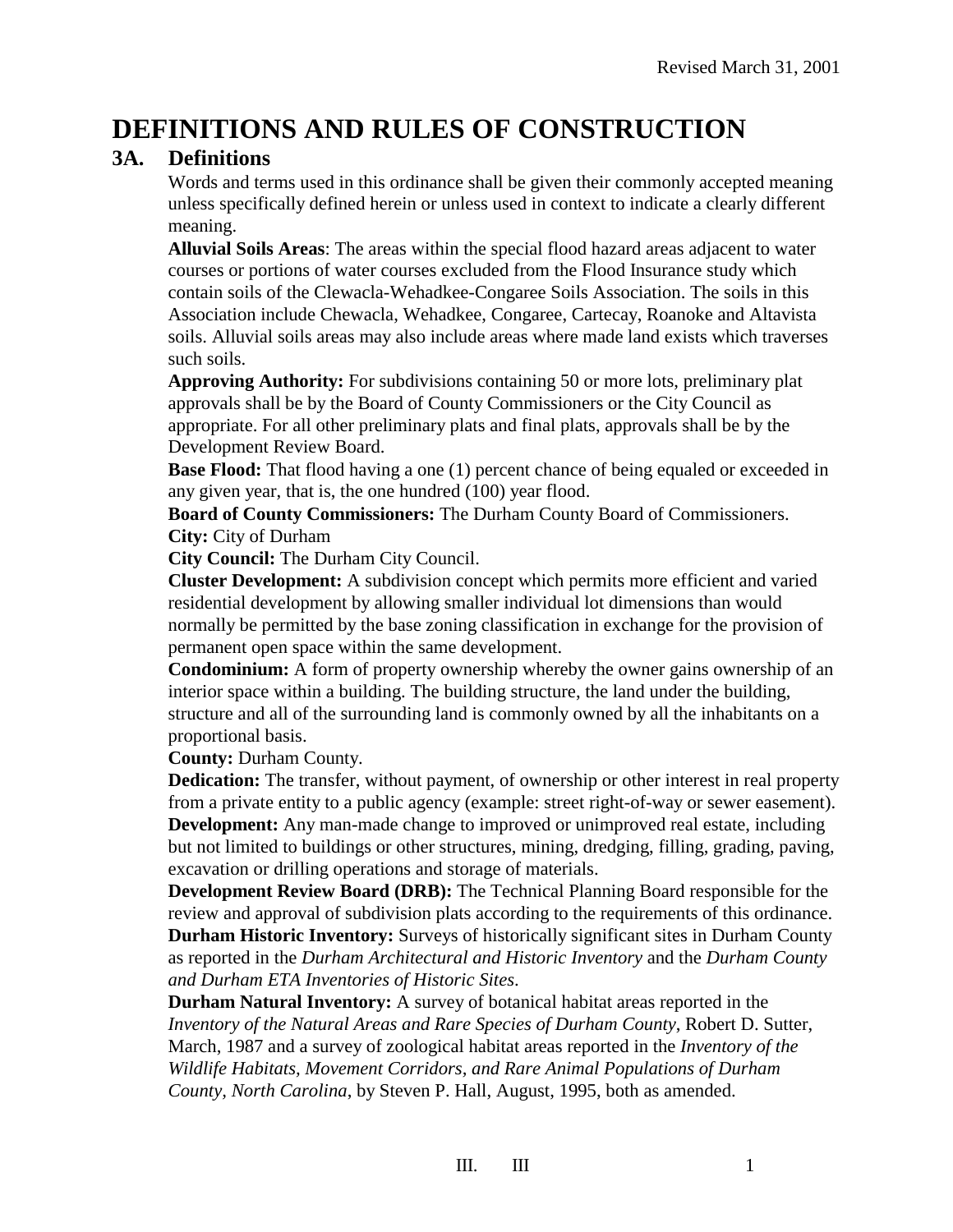**Easement:** A grant by a property owner for use by the public, a corporation, or person(s), of an area of land for specified purposes.

**Final Plat:** The final map of all or a portion of a subdivision which is presented for final approval.

**Flood Protection Elevation:** The natural base flood elevation plus one (1) foot.

**Floodway:** The area within the special flood hazard areas identified on the Federal Emergency Management Agency/(FEMA) Flood Boundary and Floodway Maps as the portion of a river or other watercourse and the adjacent land areas that must be reserved in order to discharge the base flood without cumulatively increasing the water surface elevation more than one (1) foot.

**Floodway Fringe:** The area within the special flood hazard areas identified on the FEMA Flood Boundary and Floodway Maps as being adjacent to the floodway, within the 100 year floodplain, and inundated by the base flood.

**Governing Body:** The Board of County Commissioners or the City Council.

**Greenway:** A linear open space or park left in its natural state which may include paths and trails.

**Health Department:** Durham County Health Department

Lot: A piece, parcel, tract, or plot of land intended as a unit for development, transfer of ownership, or both.

**Planning Department:** Durham City-County Planning Department; the lead agency responsible for administering and enforcing this ordinance.

**Plat:** A map, chart, or plan of a tract or parcel of land which is to be, or which has been, subdivided.

**Preliminary Plat:** A map indicating the proposed layout of a development and related information that is submitted for preliminary approval.

**Private Street:** A vehicular street or road not intended for dedication to or maintenance by a public agency.

**Register of Deeds:** Durham County Register of Deeds; Orange County Register of Deeds.

**Reservation:** Willingness by a private entity to withhold specific real estate from further development pending acquisition by a public agency.

**Root Zone Protection Areas:** The land area around the base of a tree in which disturbances are prohibited in order to protect the roots of the tree and aid the tree's survival. Root zone protection areas shall be the greater of a) a six (6) foot radius around the tree or b) one (1) foot for every inch of tree diameter measured at a point four and one half (4½) feet above the ground.

**Sidewalk:** A paved, pedestrian walkway located within or immediately adjacent to a public street or road right-of-way.

**Site Plan:** An accurately scaled development plan that shows existing conditions on a site as well as depicting details of proposed development.

**Steep Slope Area:** Steep slope areas shall be defined as land areas that a) have a grade of twenty-five (25) percent or more, b) have an area of ten thousand (10,000) square feet or greater and c) are located within two hundred (200) feet of any floodway fringe and perennial stream or within one hundred (100) feet of an intermittent stream. Steep slope areas refer to natural grades and shall not include man-made grades.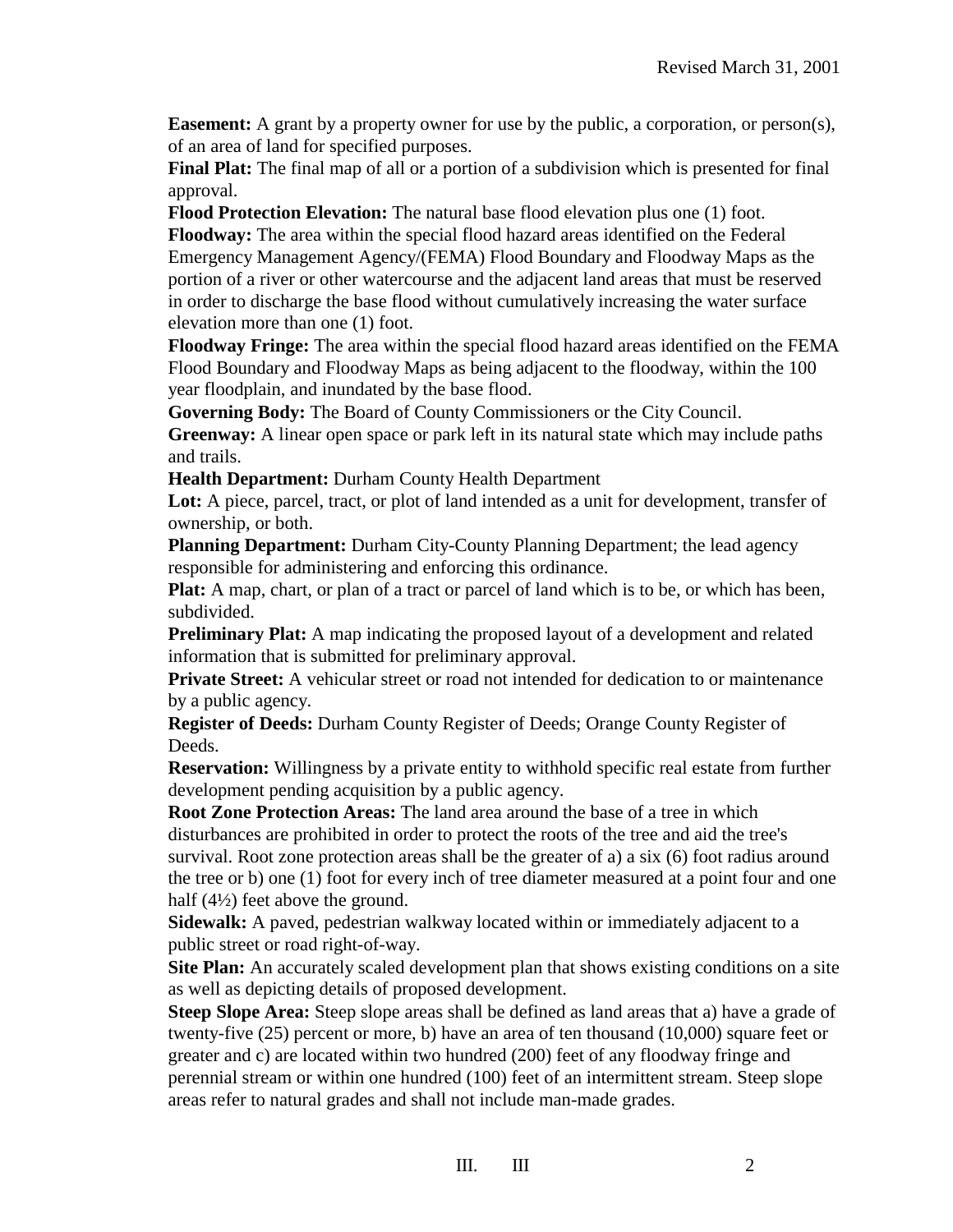**Steep Slopes:** Areas of topography with continuous slopes (100 feet or more in length) greater than 20 percent (20 feet of vertical change in 100 feet of horizontal distance). **Streets:**

> *Freeway* - A multi-lane, controlled or limited access major road connecting this region, major activity centers or major roads with other regions, major activity centers or major roads. It is designed to accommodate large traffic volumes at high speeds. Such facilities may be part of the Interstate, Federal, or State primary highway system and are identified on the adopted Thoroughfare Plan. *Major Thoroughfare* - Major streets, excluding freeways but not excluding limited access facilities, that provide for the expeditious movement of large volumes of traffic within and through the urban area. These facilities are shown on the adopted Thoroughfare Plan.

> *Minor Thoroughfare* - Minor thoroughfares perform the function of collecting traffic from local access streets and carrying it to the major thoroughfares system. Minor thoroughfares may be used to supplement the major thoroughfare system by facilitating minor through movements and may also serve abutting property. They are identified on the adopted Thoroughfare Plan.

*Collector* - A local street which serves as a connector street between local residential streets, commercial development and the thoroughfare system; such streets typically collect traffic from 250 to 400 dwelling units.

*Local* - Loop streets less than 2,500 feet in length, or streets less than one mile in length that do not connect thoroughfares, or major traffic generators, and do not collect traffic from more than 100 dwelling units.

*Residential Major Local* - Loop streets less than 2,500 feet in length, or streets less than one mile in length that do not connect thoroughfares or major traffic generators and do not collect traffic from more than 250 dwelling units.

*Residential Local* - Loop streets less than 2,500 feet in length, or streets less than one mile in length that do not connect thoroughfares or major traffic generators and do not collect traffic from more than 100 dwelling units.

*Residential* - Loop streets less than 2,500 feet in length or streets less than one mile in length that do not connect thoroughfares or major traffic generators and do not collect traffic from more than 25 dwelling units.

*Cul-de-sac* - A short street having only one end open to traffic and the other being permanently terminated with a vehicular turn-around provided.

*Alley* - A strip of land, publicly or privately owned, set aside primarily for vehicular service access to the rear or side of properties otherwise abutting on a street.

**Subdivider:** Any person(s), firm, or corporation subdividing land within the jurisdiction of this ordinance.

**Subdivision:** All divisions of a tract or parcel of land into two or more lots, building sites, or other divisions for the purpose of sale or building development (whether immediate or future) and includes all division of land involving the dedication of a new street or a change in existing streets.

**Trail/Path:** A pedestrian/bicycle way located away from a public street or road right-ofway; an alternate path which is usually part of a greenways/trails system.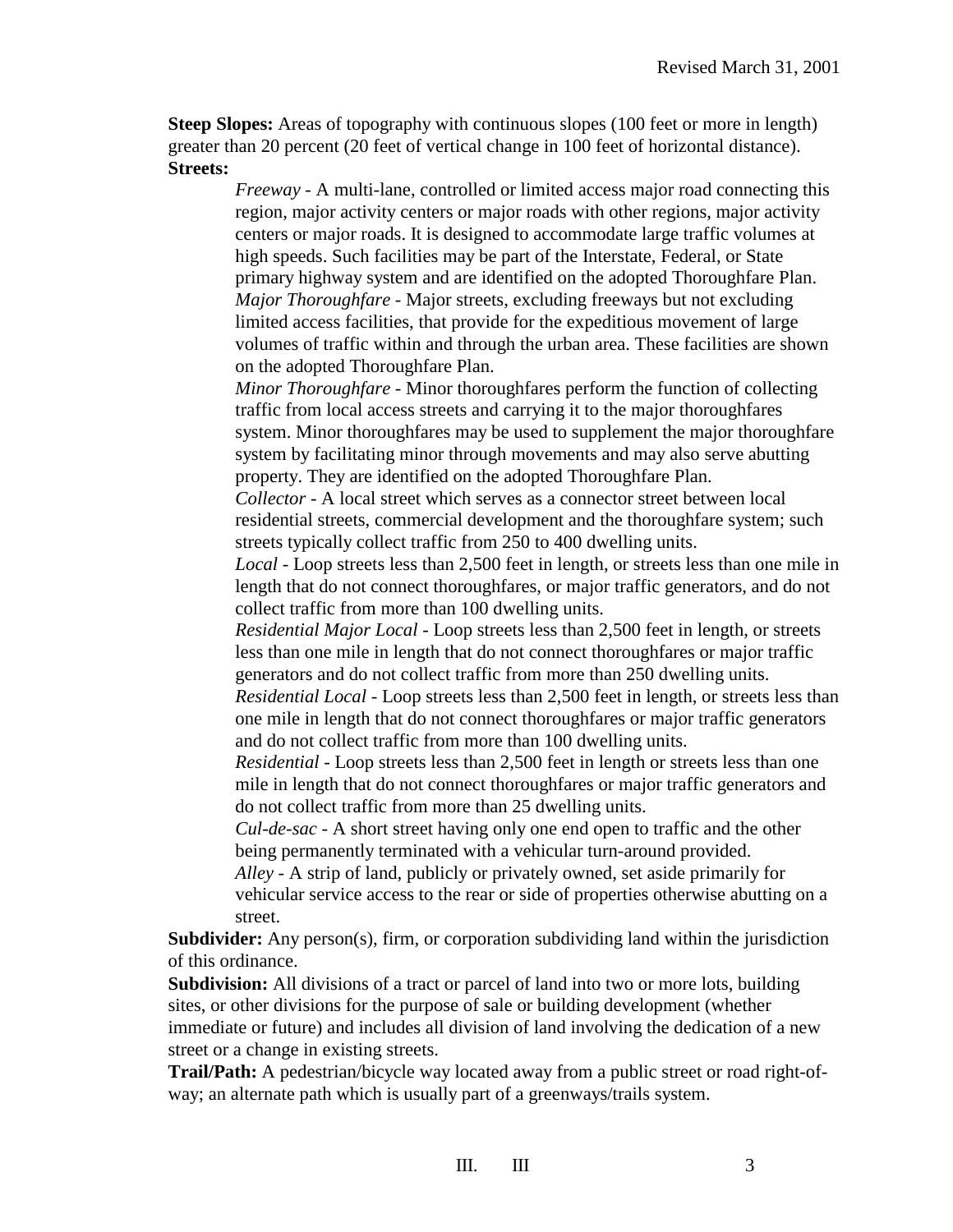**Unique Planned Developments:** Residential and non-residential developments utilizing site design concepts which vary from typical single buildings set in the middle of individual lots fronting on public streets; design alternatives often utilize commonly owned open space and other facilities, alternative building types and lotting patterns, and private streets and include, but are not limited to, unified developments, townhouses, planned unit developments, zero-lot line properties, and planned density residential areas. **Unit-Ownership (Condominium) Development:** A project of two (2) or more units in one or more buildings designed and constructed for Unit-Ownership as permitted by the North Carolina Unit-Ownership Act.

**Urban Growth Area:** The land within the City limits plus those portions of the County, as determined by elected officials, which can be expected to develop an urban character within the next 20 to 30 years.

**Wetlands:** An area that is inundated or saturated by surface water or groundwater at a frequency and duration sufficient to support, and that under normal circumstances does support, a prevalence of vegetation typically adapted for life in saturated soil conditions, commonly known as hydrophytic vegetation as defined by responsible Federal and State agencies.

**Zero lot line development:** A development which consists of lots on which single-family detached residences are constructed against the side and/or rear property line of the subject lot.

**Zoning Ordinance:** The zoning regulations of the City and/or County as applicable.

#### **3B. Rules of Construction**

For the purposes of this ordinance the following rules apply.

- 1. The words "shall", and "will" are mandatory.
- 2. The word "may" is permissive except when used in the negative.
- 3. Words used in the present tense include the future tense.
- 4. Words used in the singular number include the plural number and the plural number includes the singular number, unless the context of the particular usage clearly indicates otherwise.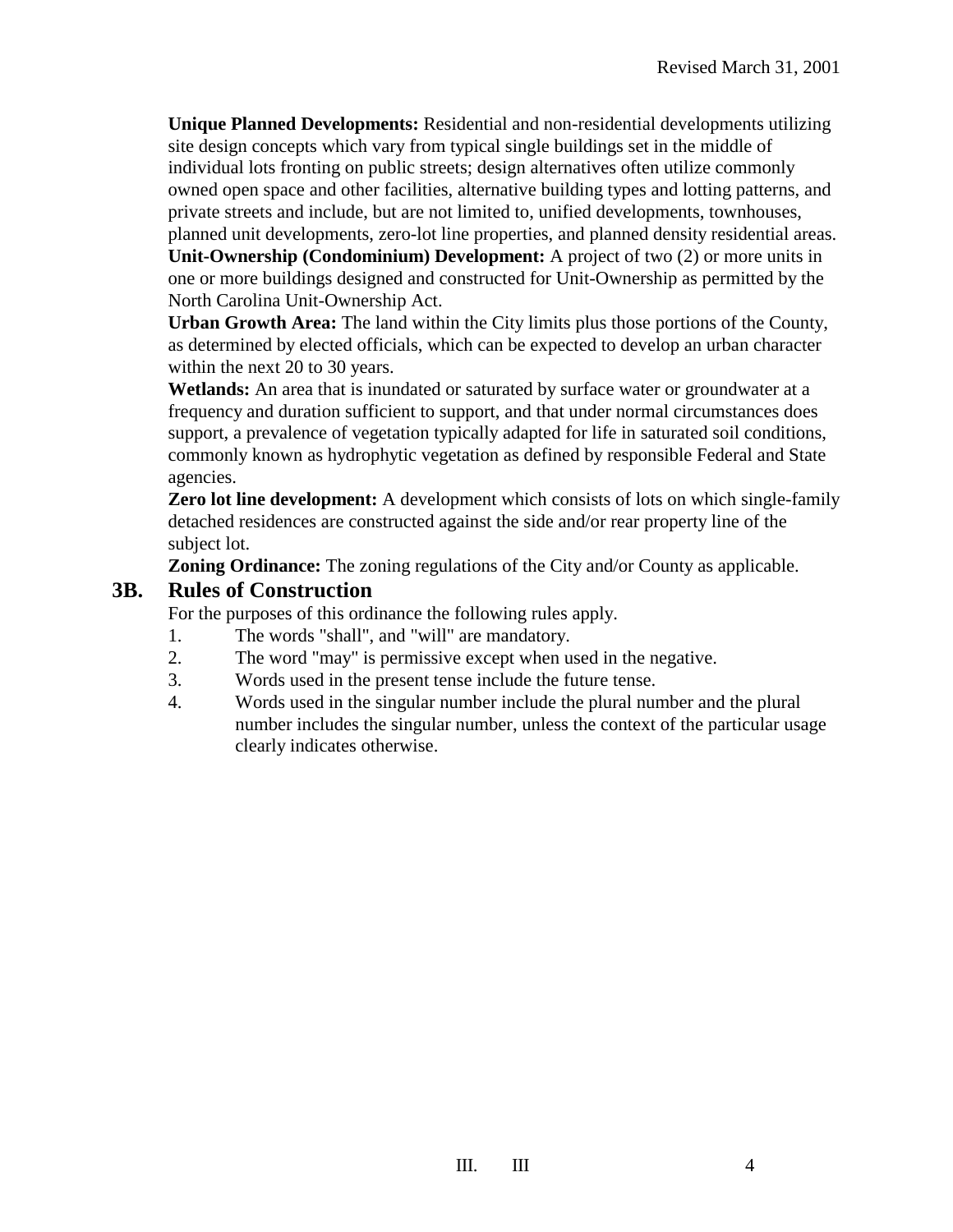## **PLAT/PLAN SUBMISSION REQUIREMENTS**

## **4A. Preliminary Conference**

Persons considering the subdivision of land are encouraged to consult with the Planning Department before preparing plats. Although such conferences are not required, they may help to conserve time, effort, and expense in preparing and submitting the required plans and plats.

## **4B. Sketch/Concept Plans**

Another suggested step in the subdivision approval process is that of submitting a sketch/concept plan for review by the Planning staff. This plan should, in simple sketch form, show the proposed layout of streets, lots and other features in relation to existing conditions. It should also include the following information for the property being subdivided:

- 1. Boundary lines with intersecting property lines;
- 2. Zoning classification(s), including overlay districts;
- 3. Water courses, drainage ways, flood hazard areas, wetlands, and other unusual natural features;
- 4. Cemeteries; existing easements;
- 5. Existing streets or proposed thoroughfares on or within 300 feet of property with location, names, and right-of-way widths.

Sketch Plans for partial subdivisions should also include general development concepts for residual, unsubdivided acreage, if known.

## **4C. Preliminary Plats (and Site Plans Subject to this Ordinance)**

Preliminary Plat documents shall be drawn to the following specifications and shall contain the information listed below. *No processing or review will proceed without the required information.* Detailed standards and specifications for design and construction are available from City, County, or State agencies, as applicable.

*Where Site Plans, as required by Zoning Ordinance, serve as Preliminary Plats for subdivisions, they shall satisfy these submission requirements in addition to those required for zoning compliance.*

- 1. *General Requirements:*
	- a. Title Name of subdivision, labeled Preliminary Plat; Date; Sheet size (24" x 36" maximum) with index map and match lines if multiple sheets are required; Graphic scale (not smaller than one inch to 200 feet on a standard engineering scale); North point; Tax map reference; Vicinity map clearly establishing the location of the proposed subdivision with readily recognized landmarks;
	- b. Existing features shall be shown by dashed lines to distinguish them from proposed features which shall be shown by solid lines; Name, address, and telephone number of owner or subdivider; Name, address, and telephone number of surveyor, engineer, landscape architect, or other designer, with seal;
- 2. *Existing Conditions:* (Within the tract and contiguous to it):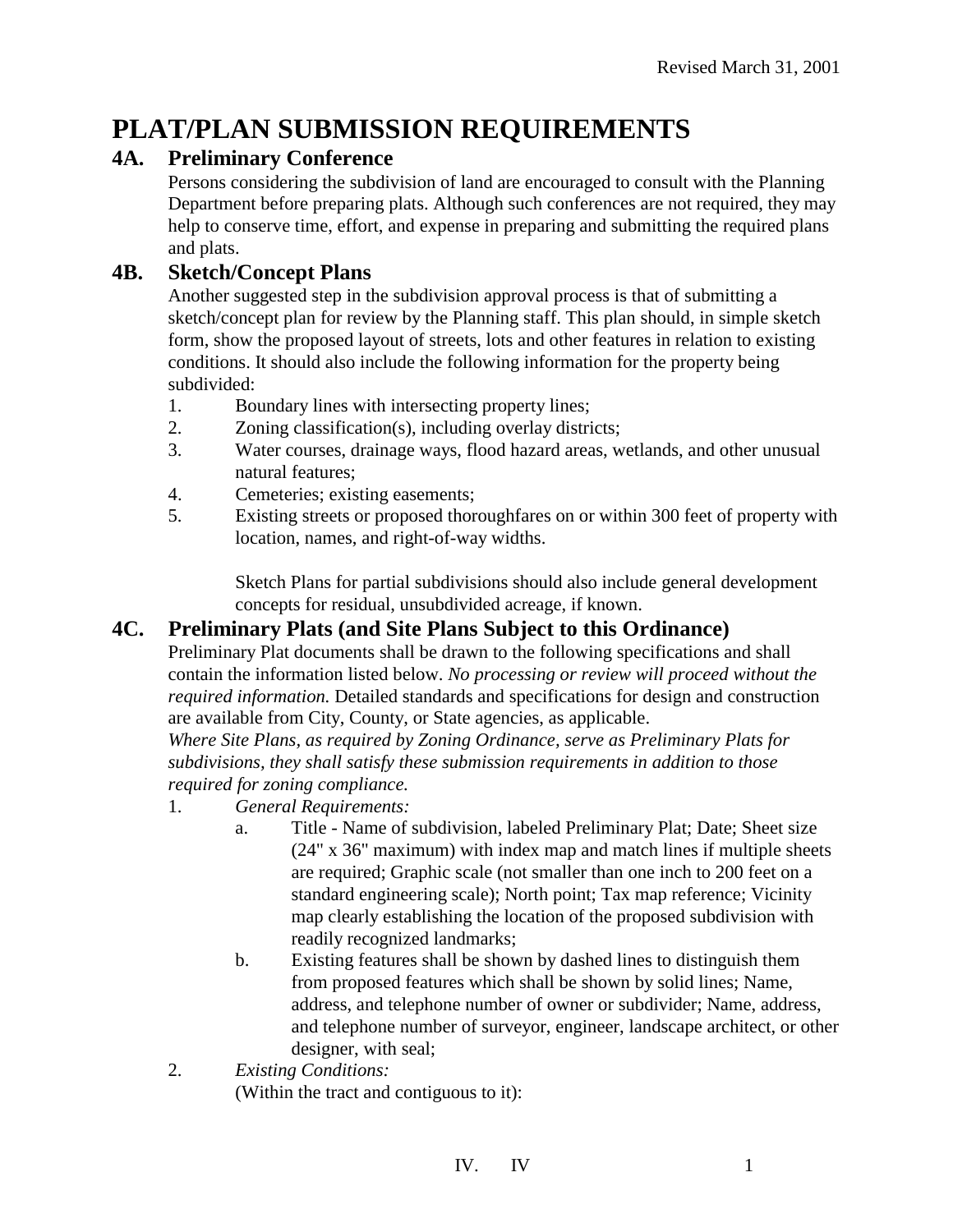- a. Boundary of tract to be subdivided, with source reference; Total number of acres; Zoning of tract and surroundings, including water quality and other overlay designations; Names of adjoining subdivisions or property owners; Existing lot lines and buildings; Existing streets, alleys, or railroad lines with their names and widths; Existing cemeteries; Location, purpose, and widths of all existing easements and rights-ofway of record, or otherwise known, traversing the property; existing utility lines, both above and below ground; Location, sizes, elevations of existing sewer and water lines, culverts, or other subsurface structures or lines;
- b. Locations of water bodies, streams (intermittent and perennial), drainage ways, stream buffers (with widths shown and the required ten (10) foot grading and construction set back); floodway, floodway fringe and alluvial soils area, shaded and labeled; a tree survey in accordance with the requirements of Section 10.13, Tree Survey; other site features, including wetlands, wetland buffers, rock outcrops, steep slope areas, and established Durham Inventory (historic and cultural a resources) sites, and Durham Natural Inventory sites;
- c. Existing contours, with source reference, at the smallest interval available from existing mapping, but not more than 5 feet, for the entire area to be subdivided and extended into adjoining property for a distance of 100 feet at all points where street rights-of-way connect to the adjoining property. The contour elevation shall be referenced to National Geodetic Vertical Datum (NGVD), if within 2,000 feet of a monument, or referenced to a City of Durham benchmark. A precise description of the monument or benchmark and datum used shall be clearly shown on the plans.
- 3. *Proposed Conditions:*

(Clearly drafted to distinguish from existing conditions):

- a. Location of proposed streets, labeled as public or private, with their proposed names and widths; Alleys with widths; Proposed lots (numbered) with tentative dimensions and building (envelopes) setback lines;
- b. Proposed street rights-of-way and improvements, including typical cross sections, and other plans as required by the City of Durham or N.C. Department of Transportation; Adjusted contours at two foot intervals for the entire site; Location of stands of existing trees, as well as freestanding individual trees to be preserved, with approximate sizes and tree protection method shown.
- c. Location, width, and designation by purpose of all proposed easements and rights-of-way for water, storm sewer, sanitary sewer, gas, electric, and communication system facilities;
- d. The location of all proposed storm drainage, open and enclosed, with grades, inverts, and sizes indicated, together with a map of the drainage area or areas tributary to the proposed storm drains, and a copy of the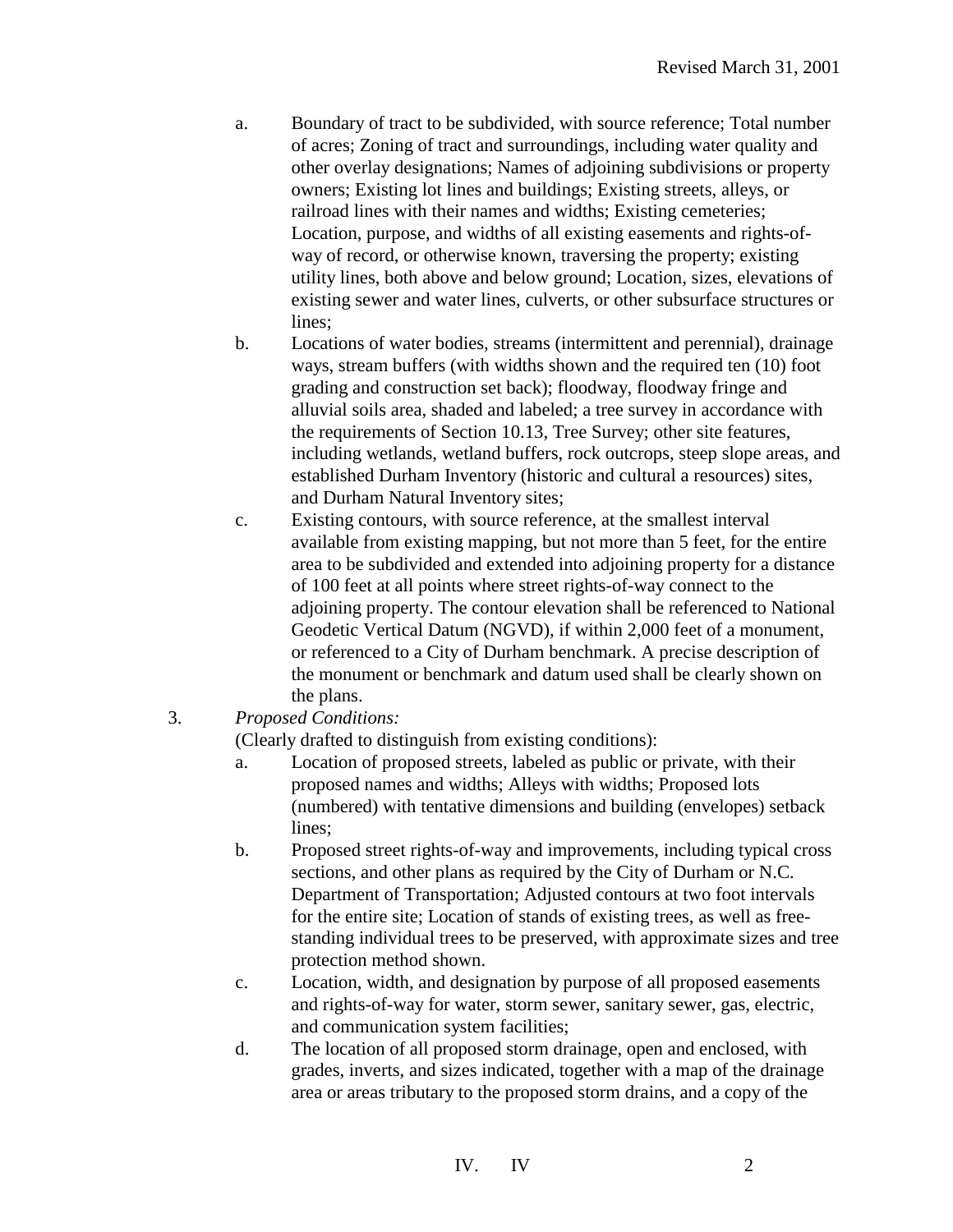professionally sealed calculations used in determining the sizes of drainage pipes and structures; the boundaries of drainage ways as inundated by the 10-year, or greater storm, as required; and base flood elevation data, if applicable.

- e. Proposed method of water supply and sewage disposal with location and size of water and sanitary sewer facilities shown on plans as required by City or County Engineering. *If a subdivision is proposed for public sanitary sewer service and treatment capacity is not available at the time of Preliminary Plat approval, a note on the plat will acknowledge that a Final Plat cannot be approved until adequate treatment capacity is available.*
- f. Location, size, and designation by purpose and future ownership of proposed sites to be dedicated or reserved for thoroughfares, other public facilities, Durham inventory sites, park sites, recreation areas, greenways, open spaces, common areas, and railroad corridors designated for preservation on a plan adopted by the Governing Body.
- g. Calculations of the amount of tree coverage required by Section 10.11, Tree Coverage and Protection Standards and the amount and percentage of tree coverage provided by tree preservation and tree replacement; calculation of the amount of street trees required by Section 10.5, Street Tree Standards and the amount provided by tree preservation and tree installation; a tree survey in accordance with the requirements of Section 10.13.2, Land Disturbance Tree Survey; and the location and a description of all proposed and required tree protection measures.

#### **4D. Final Plats**

The Final Plat shall conform to the approved Preliminary Plat and may constitute only that portion of the Preliminary Plat which is proposed for recordation. The Final Plat shall be drawn in accordance with N.C. General Statute 47-30, Plats and Subdivisions - Mapping Requirements; standard land surveying and mapping practices; and City/County Engineering standards; and shall contain at a minimum the information listed below. *No processing or review will proceed without the required information.*

- 1. Name of Subdivision, labeled Final Plat; Name of owner(s); Name of registered surveyor with seal; Date; North arrow with reference; Township; Tax map reference; Vicinity map clearly establishing the location of the proposed subdivision with readily recognized landmarks; Graphic scale (not smaller than one-inch to 100 feet on a standard engineering scale); Sheet size, as acceptable to the Register of Deeds, with index map and match lines if multiple sheets are required.
- 2. The exact boundary of the property being subdivided with at least two permanent control points labeled; An accurate description of the location of all monuments, markers, and control points; Sufficient survey data to determine readily and reproduce on the ground every line shown; All dimensions, both linear and angular, as determined by accurate control survey in the field in accordance with G.S. 47-30.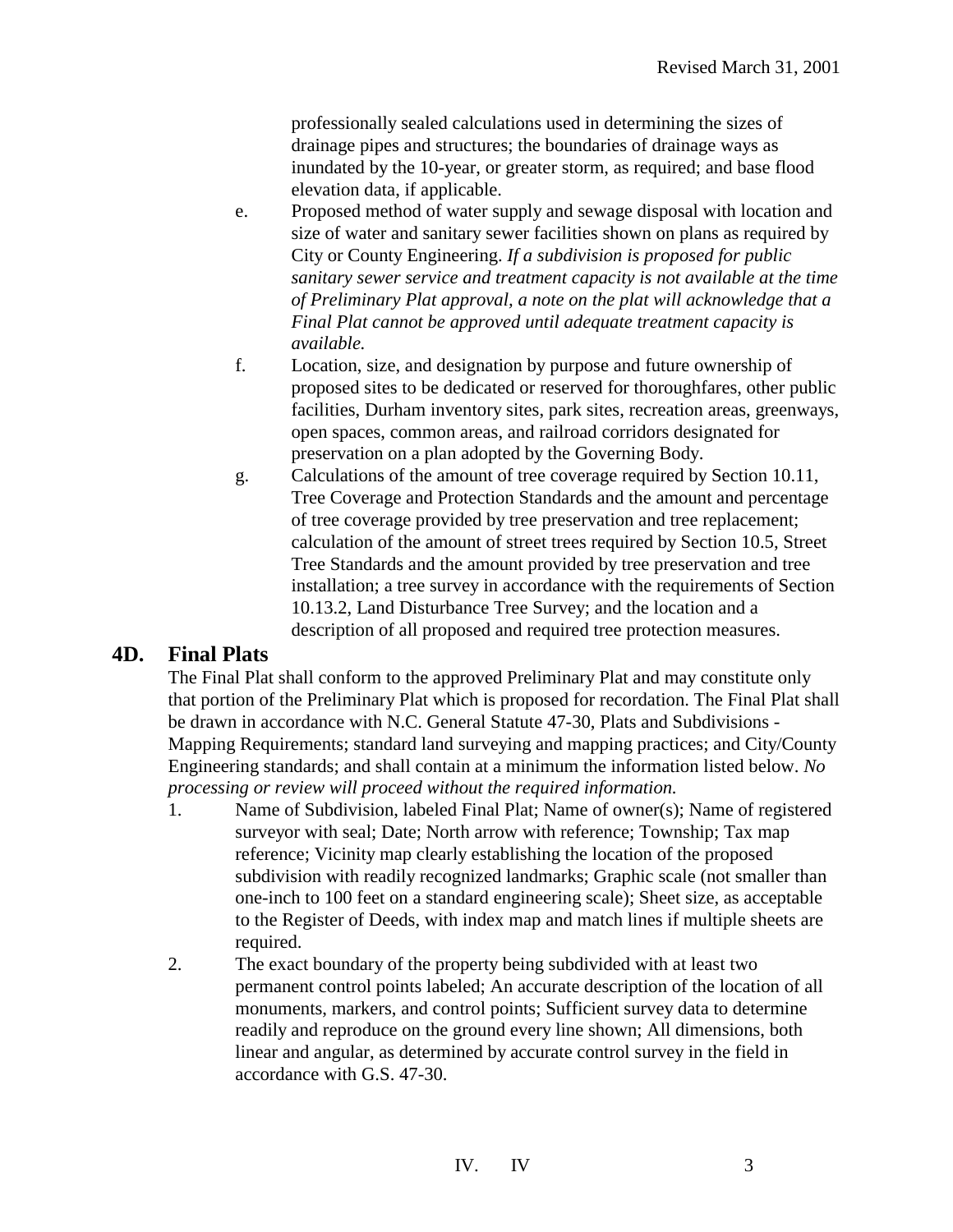- 3. The location, width and other dimensions, and names and purposes of all street lines (with public or private label); alley lines, lot lines, building lines, cemeteries, and utility, storm drainage, and other easements; The location and dimensions of lands dedicated or reserved for streets and thoroughfares, open space, recreation, trails and greenways, and other public and private purposes with notes stating their proposed use and disposition; All lots numbered consecutively throughout; Previously recorded lot lines shown by dotted lines; Wetlands boundaries; Floodway, floodway fringe and alluvial soils areas, shaded and labeled, with base flood elevation data, if applicable; areas subject to other overlay zone regulations, including noise.
- 4. The angle of departure of adjoining property lines, streets and alley lines with names and widths; The names of adjoining recorded subdivisions and the names of abutting property owners.
- 5. Any amendment to a previously approved Final Plat shall note on the amended plat the nature and extent of the changes and the deed or plat book and page number where previously recorded.
- 6. The following certificates shall be placed upon all Final Plats:
	- a. Certificate of accuracy and mapping by registered surveyor signed and notarized;
	- b. Certificate of ownership and dedication signed and notarized. (Including all individuals, partnerships, and corporations, and lenders with financial security interests.)
	- c. Attorney's certification of ownership for any Final Plat involving a rightof-way dedication - signed and notarized.
- 7. Calculations of the amount of tree coverage required by Section 10.11, Tree Coverage and Protection Standards and the amount and percentage of tree coverage provided by tree preservation and tree replacement; calculation of the amount of street trees required by Section 10.5, Street Tree Standards and the amount provided by tree preservation and tree installation; a tree survey in accordance with the requirements of Section 10.13.2, Land Disturbance Tree Survey; and the location and a description of all proposed and required tree protection measures.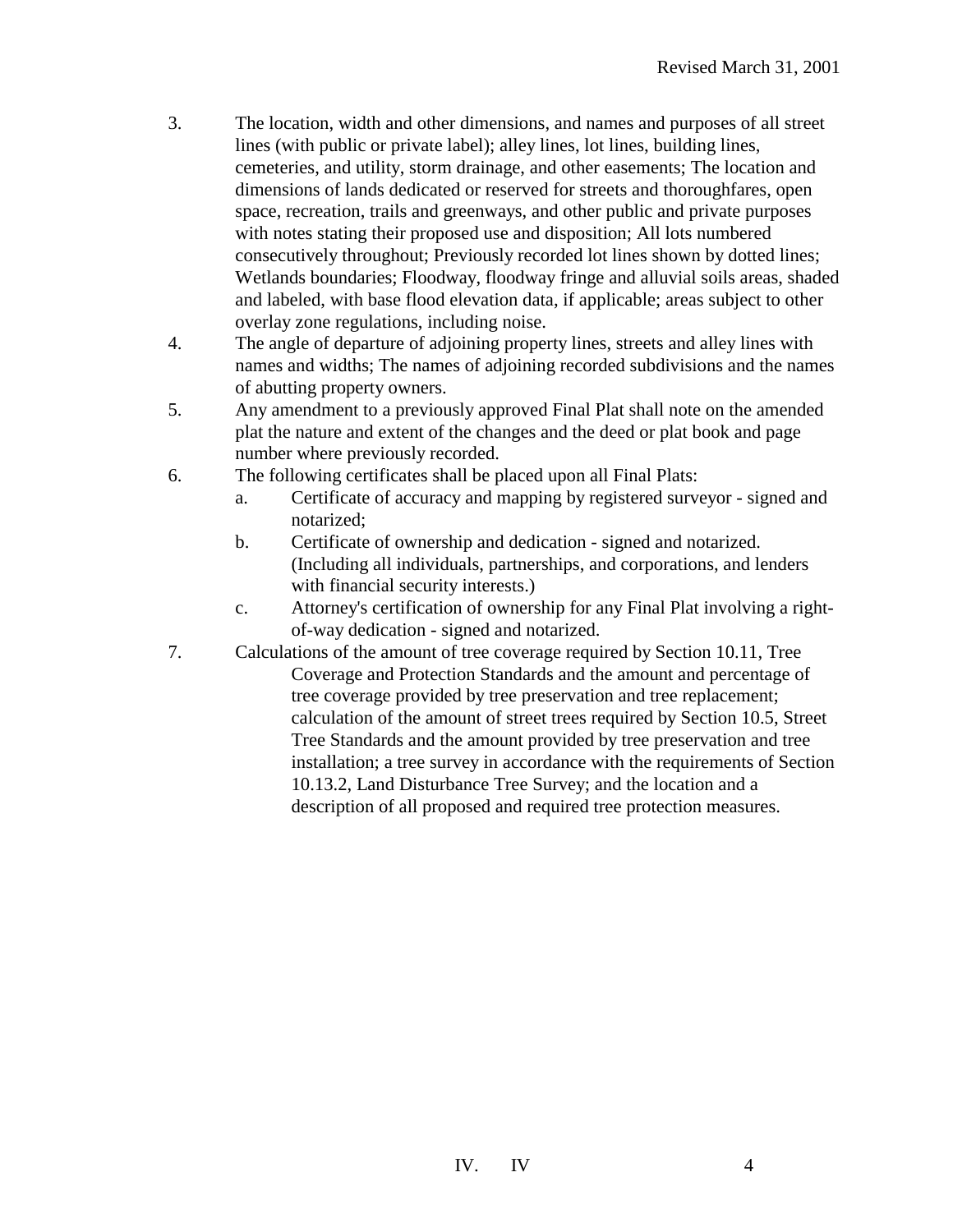# **MINIMUM DESIGN STANDARDS FOR PRELIMINARY AND FINAL PLATS**

## **5A. Preservation of Significant Features**

Subdivision design shall be sensitive to the protection and preservation of existing site features, natural and man-made. To the maximum extent possible, subdivisions shall be designed, using Unique Planned Development concepts, to preserve structures and sites of historic or cultural significance and to protect habitats of rare or unusual plants or wildlife as documented in the established Durham Inventory, the State Natural Heritage Listing, or the National Register of Historic Places.

Every effort shall be made to minimize grading and removal of tree cover and to preserve vegetative strips along water courses. Where existing trees are shown to be preserved on a Preliminary Plat, protection measures shall be located so that they either maintain a 6-foot minimum radius or provide a 1-foot radius for each 1 inch of trunk diameter (measured at a point 4.5 feet above ground), whichever is greater, around trees to be saved.

#### **5B. Land Suitability**

Unique Planned Development concepts, including clustering, should be used for portions of tracts which are subject to flooding, wetlands, steep slopes (over 20 percent), excessive erosion, rock outcrops, or other adverse site conditions.

Proposed building sites shall only be permitted within floodway fringe areas as allowed by the flood hazard regulations section of the zoning ordinance. Base flood elevation data shall be provided for all subdivision proposals for which it is applicable. Soils evaluation by qualified soil scientists, early in the subdivision process, is recommended where the use of individual, on site wastewater disposal systems is anticipated. (Added 5/93).

## **5C. Neighborhood Compatibility**

New subdivisions shall be planned to complement or enhance the character of the neighboring areas.

## **5D. Consistency with Public Plans and Policies**

Subdivision of land shall be consistent with adopted public plans and policies for the area in which it is located. This includes general policy regarding development objectives for the area as reflected in both comprehensive and small area plans, as well as specific policy or plans for public facilities such as streets and thoroughfares, parks and open space, schools, and other similar facilities.

## **5E. Public School and Other Public Facility Sites**

When a proposed site for any public facility, including but not limited to schools, parks, open space/greenways, or other public use sites, as shown on an adopted plan, falls within a proposed subdivision, the site shall be temporarily set aside and/or reserved in accordance with Section 7D. Reservations of Public Facility Sites and Lands shall be followed.

## **5F. Naming of Subdivisions**

The name of a subdivision shall not duplicate nor closely approximate the name of an existing subdivision within the City or County of Durham.<sup>5G.</sup> Street Standards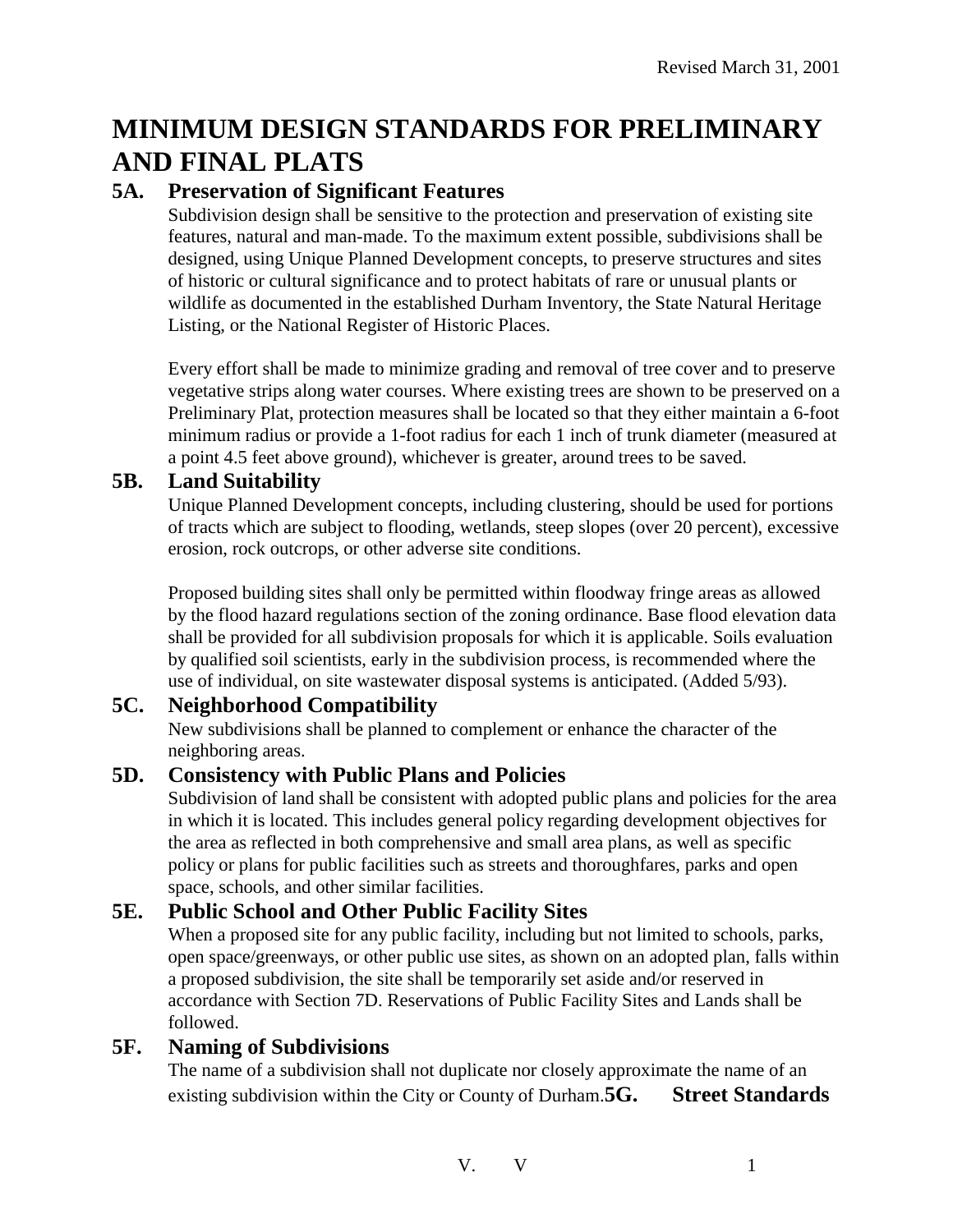The proposed street layout shall be coordinated with the existing street system of the surrounding area and shall conform to official plans for major and minor thoroughfares and collector streets, including the Durham - Chapel Hill - Carrboro Urban Area Thoroughfare Plan, with respect to location, alignment, cross-section, etc. Street design shall satisfy the minimum requirements of the City of Durham and the NC Department of Transportation, as applicable. The following street standards may be modified or varied by the approving transportation agency to accommodate unique subdivision conditions.

- 1. *Right-of-Way Widths*: A proposed street right-of-way must be of sufficient width to accommodate the required cross section. However, in no case shall the proposed right-of-way be less than the currently adopted standards unless the approving authority determines that special circumstances exist which make the dedication or reservation of the full right-of-way unnecessary or impractical.
- 2. *Private Streets and Roads*: Permanent private access easements, streets, and roads shall be permitted in residential subdivisions serving no more than 6 lots or within Unique Planned Developments or any non-residential development. Such facilities shall be designed and constructed to the minimum design standards for public and private residential streets within Durham City and County. Roads intended for future acceptance by the N.C. Department of Transportation as public roads shall be designed and constructed to the department's standards.
- 3. *Grades*: Proposed streets shall be designed to produce street gradients which provide for safety, proper drainage, and usable lots and to fit the natural contours of the land in order to minimize earthmoving.
- 4. *Curves*: Horizontal and vertical curves and roadway alignment shall be governed by anticipated street classification, traffic volume, design speed, sight distances, and other relevant standards.
- 5. *Intersections:*
	- a. Street intersections shall be as nearly at right angles as possible and no intersection angle should be less than 75 degrees.
	- b. Offset intersections shall be avoided. Intersections on residential streets which cannot be aligned should be separated by a minimum distance of 200 feet between centerlines. For higher level streets, this distance will be determined on a site by site basis after considering possible signalization, necessary storage, and sight distance, as well as other design constraints.
	- c. Adequate sight distances shall be provided at all intersections between streets and at driveway intersections with streets.
	- d. Property lines at corners of all intersecting streets shall, as a minimum, be established as the hypotenuse of a triangle with each leg having a length of at least 20 feet along both street rights-of-way.
- 6. *Cul-de-sac*: Cul-de-sac streets shall not be used to avoid needed street connections, existing or potential. Such streets shall not be longer than 800 feet and shall be terminated by a circular right-of-way having a minimum diameter of 100 feet or an approved alternative turnaround.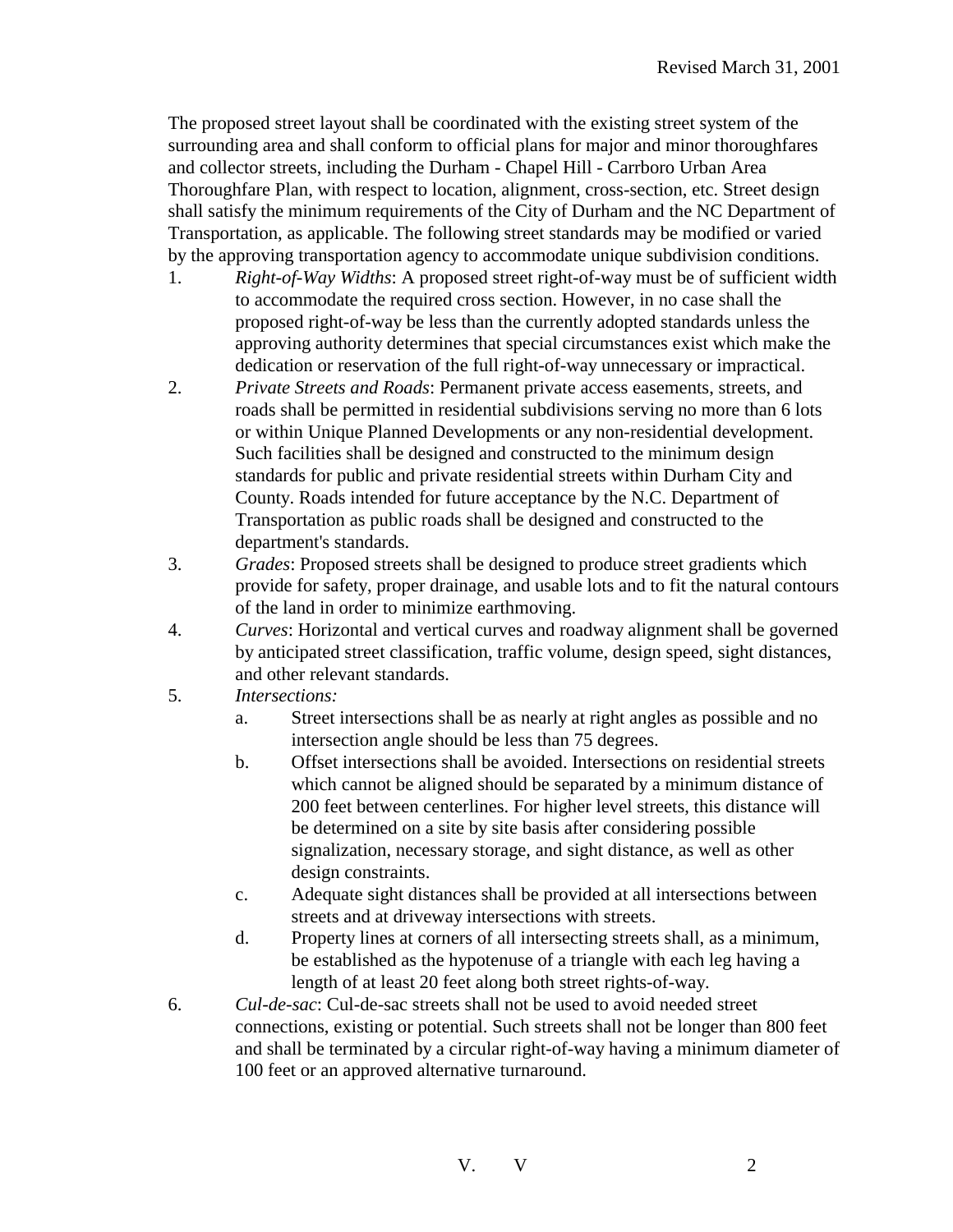- 7. *Reserve Strips Controlling Access*: The reservation of private property strips controlling access to public ways shall not be permitted.
- 8. *Frontage Roads/Marginal Access Streets*: Where a subdivision abuts or contains a controlled or limited access street or thoroughfare, whether existing or proposed, a marginal access street or frontage road may be required.
- 9. *Street Names*: Street names shall not duplicate nor closely approximate existing street names within the City or County. Extensions of existing, named streets shall bear the existing street name. (A complete list of previously used names shall be maintained by City/County staff.)

## **5H. Block Layout**

The length, width, and shape of blocks shall be determined with due regard to: provision of adequate building sites suitable to the special needs of the type of use contemplated; needs for vehicular, transit, and pedestrian circulation, control, and safety; and constraints of topography and existing land use patterns and facilities.

- 1. *Block Lengths*: Blocks shall not normally exceed 1,000 feet in length.
- 2. *Block Widths*: Blocks widths shall be sufficient to allow two tiers of lots except where single tiers of lots will facilitate non-residential developments, or the separation of residential and non-residential developments, or the separation of residential development from through traffic.

## **5I. Alleys**

Alleys may be required along the rear lot line of commercial or industrial property, along the rear lot line of lots fronting on thoroughfares, or where the lots are less than 50 feet wide. Alley widths shall be determined by their proposed use.

## **5J. Sidewalks and Trails**

Sidewalk, walkway and trail systems sufficient to serve both existing and projected pedestrian and bicyclist needs shall be reflected in all subdivision design. Such systems may include either conventional sidewalks along street rights-of-way or walkways and trails in alternative locations as appropriate. Design, location, dimensions, dedications, easements, and reservations, shall conform to applicable City and/or County Urban Growth Area policies and plans for sidewalks and trails.

Unless an alternate walkway is approved, conventional sidewalks within the Urban Growth Area shall be located as follows:

- 1. On both sides of major and minor thoroughfares (as defined by the adopted Thoroughfare Plan) except on freeways:
- 2. On one side of collector streets and nonresidential streets with existing or projected traffic of 2,000 or more vehicles per day;
- 3. On one side of residential streets of all types that are not cul-de-sacs;
- 4. On one or both sides of local streets in non-residential areas where review indicates that sidewalks are, or will be, needed to accommodate pedestrian traffic.

Alternate walkway and trail systems, located outside of street rights-of-way, shall be planned to serve pedestrian and bicycle traffic circulation as satisfactorily as would conventional sidewalks, and to reach locations which would otherwise be inaccessible.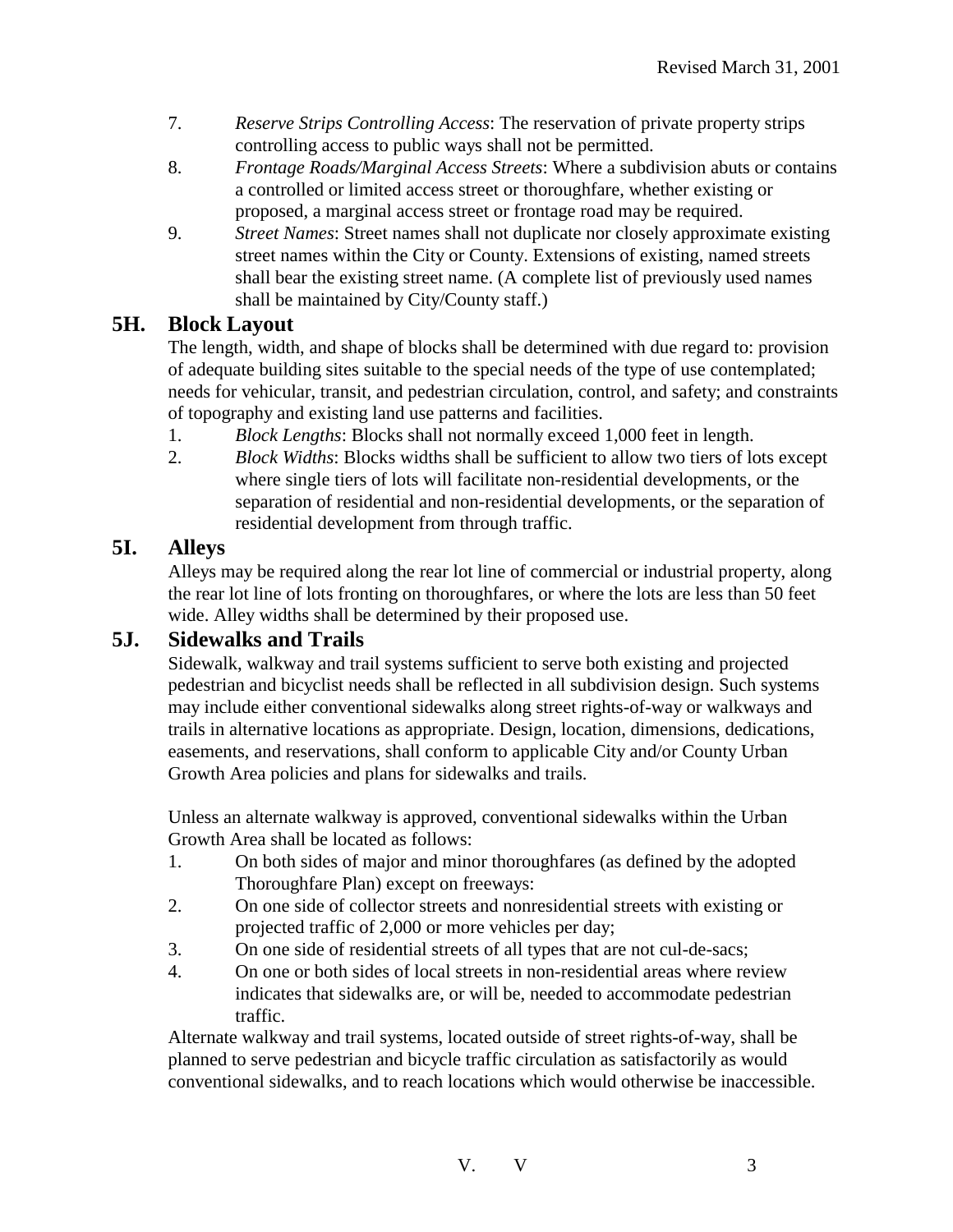Such walkways and trails shall be designed to maximize the safety of users and the security of adjoining properties with respect to location, visibility, and landscaping.

**5K. Easements: Utility, Storm Drainage, Stream Buffers and Other**  Utility easements for water, sanitary sewer, electricity, gas and communications improvements shall be provided in the location and to the width as required by the utility. Where economically feasible electricity and communications lines should be placed underground. Easements for storm drainage improvements and stream buffers shall be provided as required by City/County policies and regulations. Easements for other purposes, including but not limited to trails and greenways, scenic views, historic preservation, cemetery access, and unique natural sites, shall be designed for reservation or dedication as appropriate. *All plats shall exhibit standard easement notes stating the type and purpose of the easement along with a list of prohibited uses/activities within the easement.*

## **5L. Lot Layout**

- 1. The size, width, depth, shape, and orientation of lots shall be appropriate for the natural features and land suitability of the site, the zoning of the property, and the type of development proposed. Where double or reverse frontage (through) lots are proposed, special treatment (landscaping/fencing/berms) shall be used and maintained to prevent adverse impact.
- 2. Every buildable lot shall abut either a public street or an approved private street.
- 3. Side lot lines shall generally be perpendicular or radial to street lines.

## **5M. Recreation Land: Parks, Open Space, Greenways and Railroad Corridors**

Provisions for both active and passive recreation areas, including parks, greenways, and open space, consistent with City/County policies, plans, and regulations, including but not limited to the Durham Urban Trails and Greenways Masterplan and the Durham County Open Space Plan, shall be made for all subdivisions. All such land, dedicated or reserved, shall satisfy applicable City/County site suitability standards with respect to location, accessibility, size, configuration, slope, etc.

In addition to the required payments and/or dedications listed below, the subdivider is responsible for the reservation of additional needed recreation areas, including parks, open space, greenways, and railroad corridors according to the reservation procedures prescribed under Section 7D "Reservation of Public Facility Sites and Lands."

1. Within the City, the subdivider is responsible for either paying a recreation impact fee or dedicating 575 square feet of land for parks and active recreation areas for each proposed dwelling unit. In addition, he/she shall pay the required open space impact fee and shall dedicate at least 575 square feet of passive recreation (open space) land for each proposed dwelling unit within a subdivision or shall make payment-in-lieu equivalent to the tax value of 575 square feet of comparable property per dwelling unit.

**The requirements stated in Paragraphs 2 & 3, following, shall not be in force until the date of the adoption of the Durham County Open Space Plan by the Board of County Commissioners.**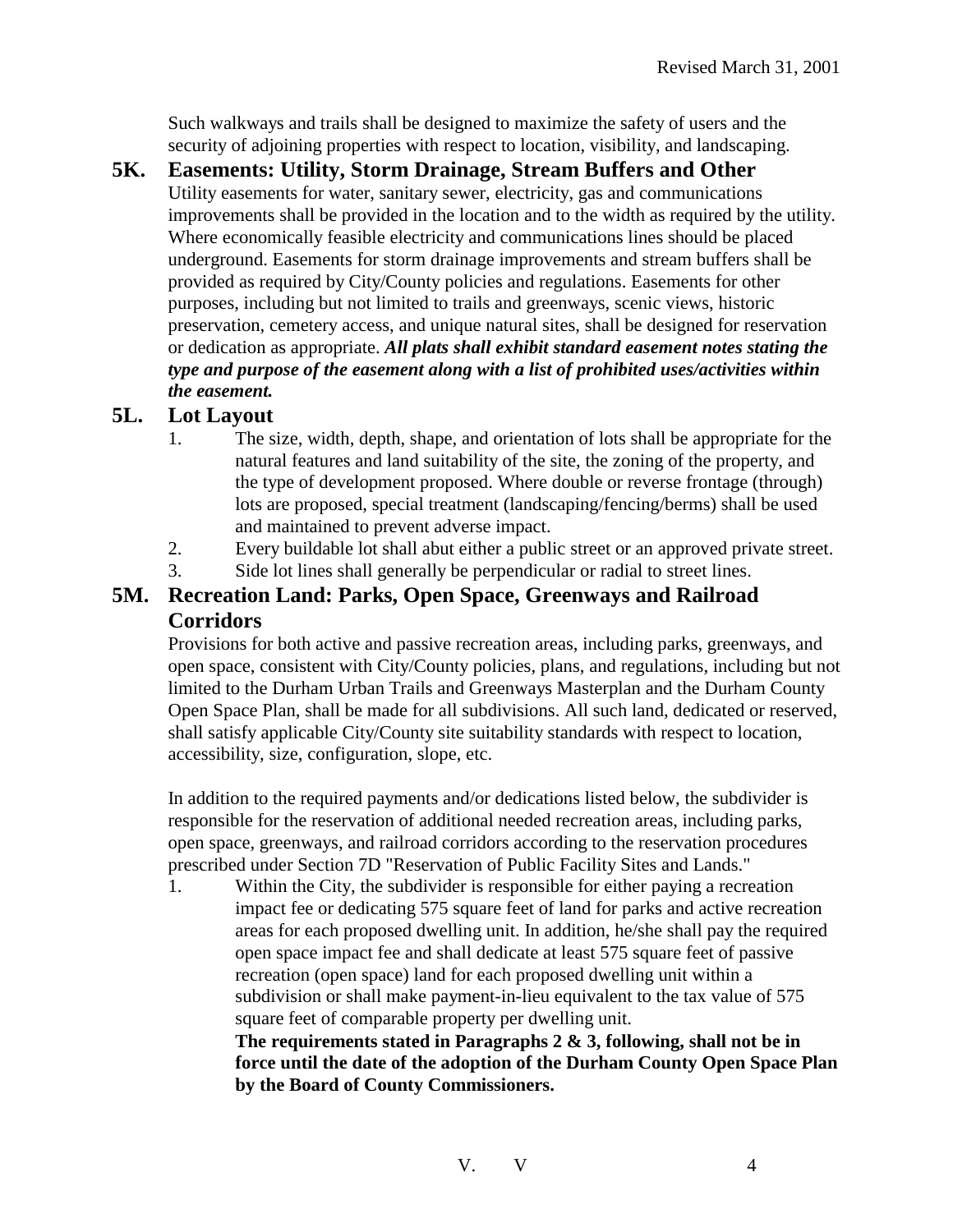- 2. Within the Urban Growth Area, outside of the City, the subdivider is responsible for either dedicating 575 square feet of land for parks and active recreation areas for each proposed dwelling unit within a subdivision or shall make payment-inlieu equivalent to the tax value of 575 square feet of comparable property per dwelling unit. In addition, he/she shall dedicate at least 575 square feet of land for passive recreation (open space) areas for each proposed dwelling unit or shall make payment-in-lieu equivalent to the tax value of 575 square feet of comparable property per dwelling unit. The County shall establish recreation service districts, and payments made under this section shall be expended within the respective district from which collected.
- 3. Within the remainder of the County, outside of the Urban Growth Area, the subdivider is responsible for either dedicating 1,150 square feet of land for recreation purposes (including open space areas) for each proposed dwelling unit, or for making payment-in-lieu equivalent to the tax value of 1,150 square feet of comparable property per dwelling unit. The County shall establish recreation service districts, and payments made under this section shall be expended within the respective district from which collected.

The Approving Authority shall decide during the Review and Approval process as to which of following shall be required: (1) dedication of land, (2) paymentin-lieu of dedication, and/or (3) payment of an impact fee. In addition, the Approving Authority shall decide whether the reservation of land shall be required.

Dedicated railroad corridors shall reduce the subdivider's obligation to dedicate recreation/open space under this section by the amount of the corridor dedicated.

#### **5N. Stormwater Drainage**

Drainage adequate to accommodate a ten-year or greater storm shall be provided generally following the existing natural drainage systems. Piping and modification of streams and other natural water courses should be minimized and will be considered on a case-by-case basis to determine if it is necessary and environmentally sound. Systems shall be designed to minimize flooding, protect downslope properties, and preserve water quality.

#### *City Jurisdiction:*

Properties and waterways downstream from land development sites may be adversely impacted from increases in volume, velocity, and peak flow rates. Any land-disturbing activity which results in an increase of impervious area may be required to provide stormwater management facilities or make other improvements to the existing drainage system to address water quantity concerns, water quality concerns, or both if the proposed development will increase potential flood damages to existing properties or significantly increase pollutant levels in downstream receiving waters.

The owner of the property proposed for development shall submit a stormwater impact analysis that complies with the requirements of the City Engineer and which determines the impact of the increased stormwater runoff on downstream stormwater facilities and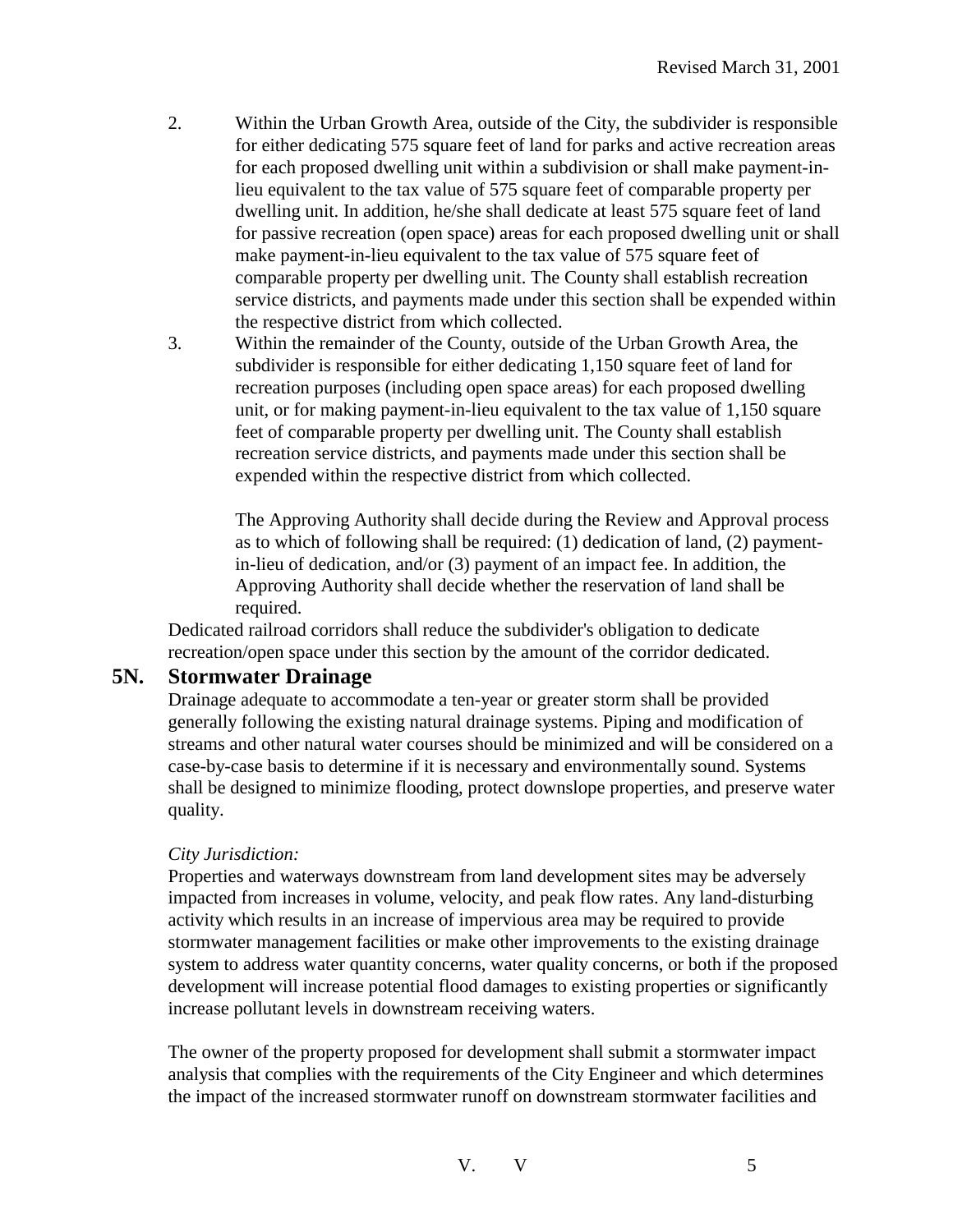properties whenever the peak runoff rate from either the 2-year storm or the 10-year storm increases by more than 10 percent as a result of the proposed development. The need for stormwater management facilities to address offsite impacts shall be determined by the City Engineer. Stormwater management facilities shall be designed and maintained in accordance with Section 5.5.7.2 of the Durham Zoning Ordinance.

#### *County Jurisdiction:*

Properties and waterways downstream from land development sites may be adversely impacted from increases in volume, velocity, and peak flow rates. Any land-disturbing activity which results in an increase of impervious area may be required to provide stormwater management facilities or make other improvements to the existing drainage system to address water quantity concerns, water quality concerns, or both if the proposed development will increase potential flood damages to existing properties or significantly increase pollutant levels in downstream receiving waters.

Prior to the approval of any subdivision or site plan or the issuance of a building permit for any structure other than a single-family residence, the owner of the property proposed for development shall submit a stormwater impact analysis that complies with the requirements of the City Engineer and which determines the impact of the increased stormwater runoff on downstream stormwater facilities and properties whenever the peak runoff rate from either the 2-year storm or the 10-year storm increases by more than 10 percent as a result of the proposed development. The need for stormwater management facilities to address offsite impacts shall be determined by the City Engineer. Stormwater management facilities shall be designed and maintained in accordance with Section 5.5.7.2 of the Durham Zoning Ordinance.

#### **5O. Water and Sewer Systems**

Proposed additions to public systems shall be coordinated with the existing systems and shall satisfy the standards of the Utility providing the services. Where not otherwise prohibited by local ordinance, community systems, or systems designed to serve more than one user independent of public systems, shall satisfy the standards of the applicable County or State agency responsible for approval.

## **5P. Unique Planned Developments and Ownership Alternatives**

Where unique planned developments and ownership alternatives for both residential and non-residential properties are permitted by zoning regulations, including but not limited to planned unit developments, planned density-residential, townhouses, condominiums, and zero lot-line properties, applicable design standards of both the zoning ordinance and this ordinance shall be followed.

In addition, planned developments utilizing alternative design standards may be approved subject to the submittal of site plan documents demonstrating that equivalent or superior provisions have been made for open space, building siting, vehicular parking and circulation, buffering and landscaping, pedestrian and bicycle circulation, recreation, solid waste handling, and areas of common ownership and maintenance.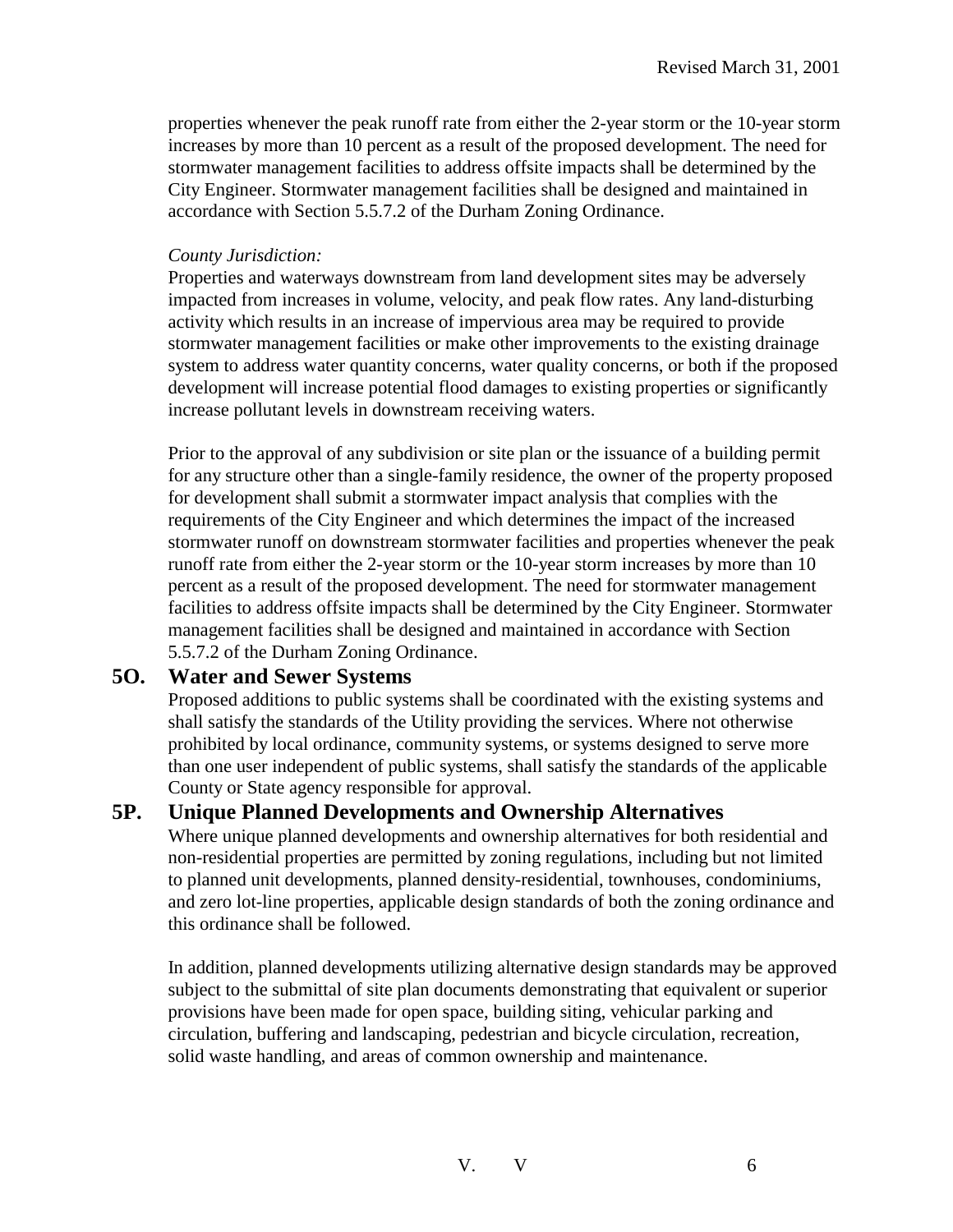## **5Q. Cluster Developments**

To encourage innovation in residential subdivision design, cluster developments shall be permitted providing for more efficient layout of lots, streets, and utilities, for the preservation of open space and recreation areas, and for the protection of unique site features and scenic vistas. Cluster developments permitting reductions in lot area in exchange for equal amounts of open space shall be allowed in all single family zoning districts subject to the standards of applicable zoning regulations, this ordinance, and the following additional criteria:

- 1. Acreage in cluster development: minimum 4 acres;
- 2. Maximum number of lots: no greater than the number permitted by the base zone classification;
- 3. Open Space Requirements: equivalent in land area to combined reductions in lot area ; identified on plats as being permanently set aside to satisfy cluster land area requirements; situated so as to provide perpetual environmental and/or recreational benefit to the overall development; not more than fifty percent of the area credited for open space shall be located within either floodway or areas normally covered by water. (These requirements are in addition to the recreation and open space requirements stated in Section 5 M. above.) (Revised 5/93).
- 4. Minimum exterior lot area and dimensions (including setbacks): Property on the edge of cluster developments shall either
	- a. Be set aside in open space which satisfies zoning ordinance requirements for 50 - foot buffers; or
	- b. Be platted in lots which conform to the base zone dimensional requirements, unless the Approving Authority determines that a reduction in dimensional requirements of twenty percent or less is appropriate; or
	- c. Be platted in lots which satisfy the equivalent zoning dimensional requirements of the immediately adjacent exterior property, unless the Approving Authority determines that lots of different dimensions are more appropriate in order to be consistent with the actual size of the adjacent platted lots. (Revised 5/93).

Minimum interior lot area and dimensions (Including setbacks): Interior lots shall not be reduced by more than fifty percent from the base zone requirements. No principal building shall be closer than 15 feet to either a public street right-of-way or a principal building on an adjacent lot. (Revised 5/93).

## **5R. Grading Plan and Mass Grading Buffers**

Preliminary plats shall include a grading plan using two (2) foot contour intervals. The preliminary plat plan shall note whether grading for the tract will occur for multiple lots at one time (i.e., mass grading) or on a lot-by-lot basis.

Preliminary plats that propose mass grading shall provide perimeter buffers on the tract at all exterior property lines. The intent of these buffers is to visually screen views of mass graded tracts from surrounding properties. Perimeter buffers shall be twenty-five (25) feet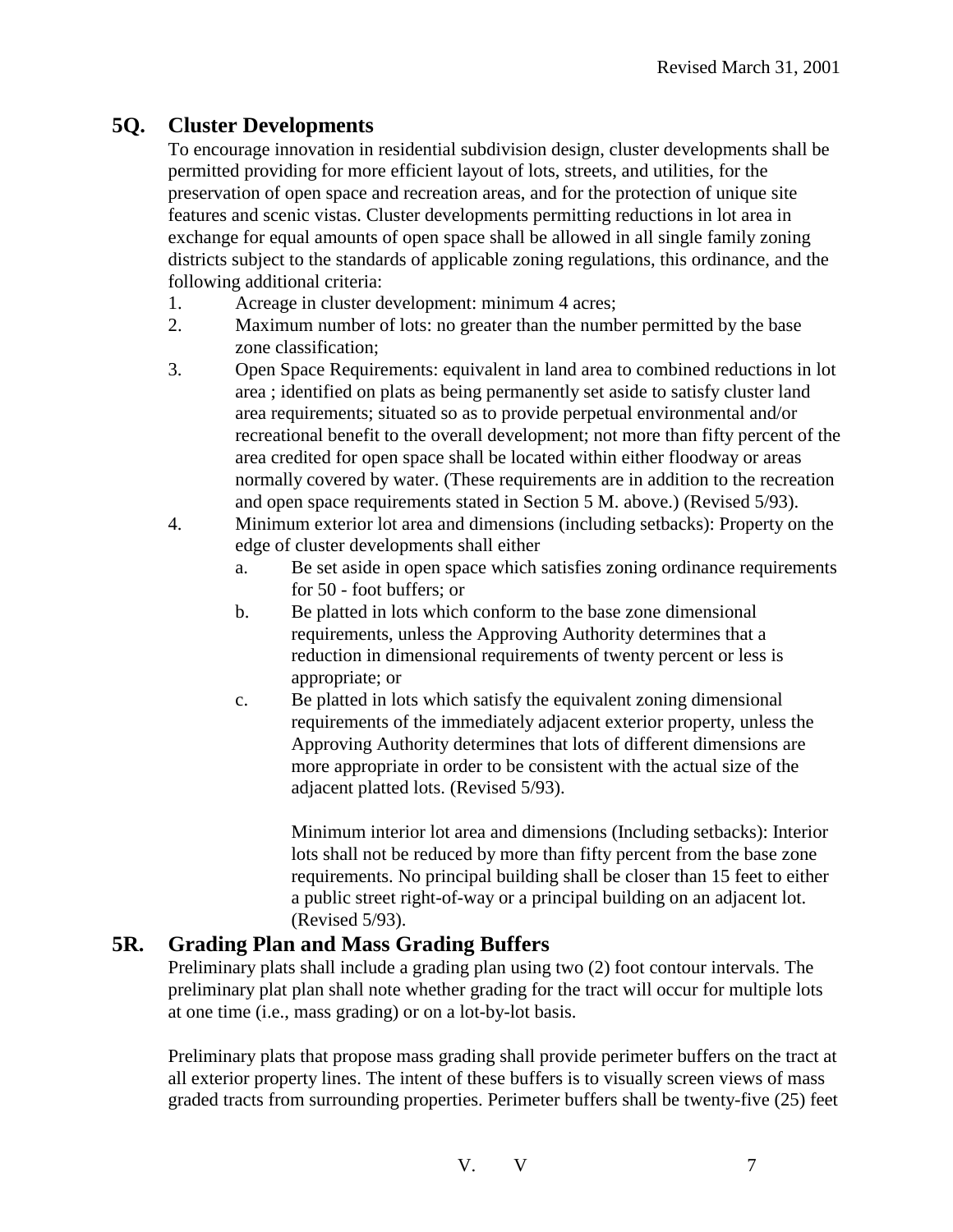and shall achieve the standards of Buffer Intensity Class 2 in accordance with Section 10.2.4, Buffer Width. However, perimeter buffers shall not be required along common internal boundaries of multiple parcels that make up a development project. If the perimeter buffer contains vegetation insufficient to achieve that standard, the preliminary plat shall include a vegetation plan showing landscaping materials to be installed in order to achieve that standard. No grading shall be allowed within perimeter buffer, with the exception of grading required for utility installation. Perimeter buffers shall be in place before other site improvements begin. The perimeter buffers required by Section 5.R, Grading Plan and Mass Grading Buffers that are associated with any lot shall no longer be required when a building permit is issued for residential construction on that lot.

#### **5S. Phased Grading Plan**

Preliminary plats for major subdivisions shall include a phased grading plan for the grading and stabilization of the tract. The phased grading plan shall demonstrate to the satisfaction of the approving body a) how grading and other site disturbances will be phased in such a manner to minimize the amount of site disturbance at any one time; and b) how disturbed land will be stabilized as soon as the majority of work in individual phases is completed.

#### **5T. Tree Coverage**

Tree coverage for new subdivisions shall be provided in accordance with the Durham Zoning Ordinance, Section 10.11, Tree Coverage and Protection Standards.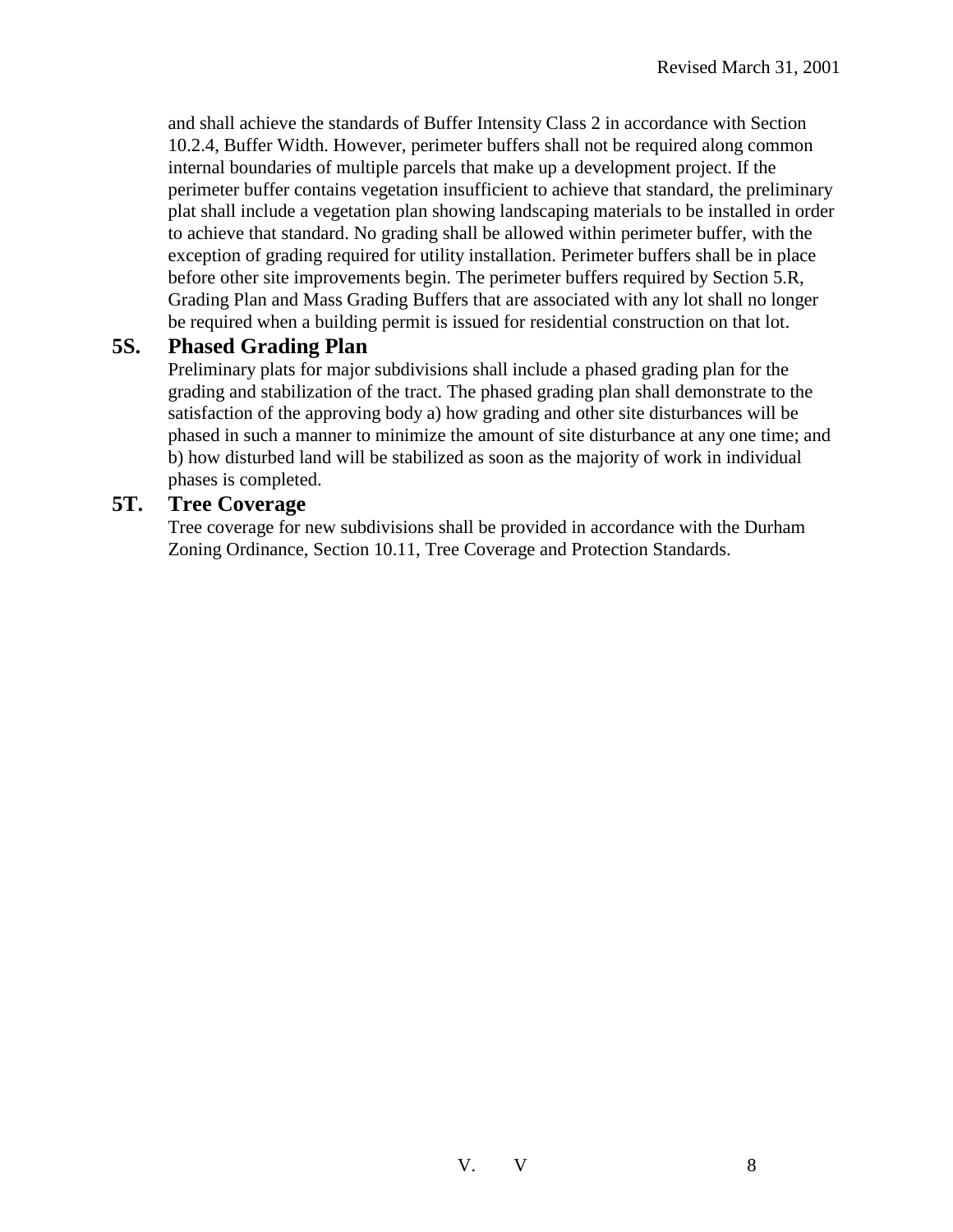# **IMPROVEMENTS REQUIRED FOR FINAL PLAT APPROVAL**

## **6A. Construction Plans, Permits and Procedures**

After Preliminary Plat (or Site Plan) approval, the subdivider shall work directly with appropriate City, County, and State agency personnel in the preparation, submission, review, and approval of construction plans; the obtaining of all necessary permits; and the scheduling of required inspections, before, during, and after the installation of improvements.

All proposed improvements shall be designed and installed according to applicable City, County, and State requirements available from the City and County Engineering Departments, the City and State Departments of Transportation, and other applicable agencies.

*All proposed improvements shall be installed by the subdivider and approved by the responsible regulatory agency either prior to Final Plat submission or in accordance with Section 6O. Performance Guarantees.*

## **6B. Protection of Natural, Historic and Cultural Features; Tree Cover; Floodway, Wetlands, and Stream Buffers; Recreation, Open Space, and Other Public Land**

The subdivider shall cause all property identified on the approved Preliminary Plat as dedicated, reserved, or otherwise set aside for one or more of the above purposes to be surveyed, staked, and appropriately marked and protected prior to beginning clearing and grading work.

## **6C. Clearing and Grading**

In addition to protecting the areas described above, the subdivider shall perform clearing and grading in conformity with the approved Preliminary Plat.

#### **6D. Sedimentation and Erosion Control**

Prior to any land disturbing activity, the subdivider shall comply with all Federal, State, and County permitting requirements. All applicable sedimentation and erosion control standards shall be followed.

#### **6E. Stormwater Management**

Stormwater drainage improvements shall be designed, constructed, and maintained, according to all applicable City, County, State, and Federal requirements. Points of discharge shall be within the subdivision unless otherwise approved. Filtration, infiltration, retention, and detention methods and devices shall be used as required.

#### **6F. Streets and Alleys**

Rights-of-way shall be dedicated and/or reserved and improvements installed to City or N. C. Department of Transportation standards for each class of street as follows:

#### 1. Freeways

Entire right-of-way reserved for future acquisition and improvement by he public.

2. Thoroughfares (Major and Minor)

VI. VI 1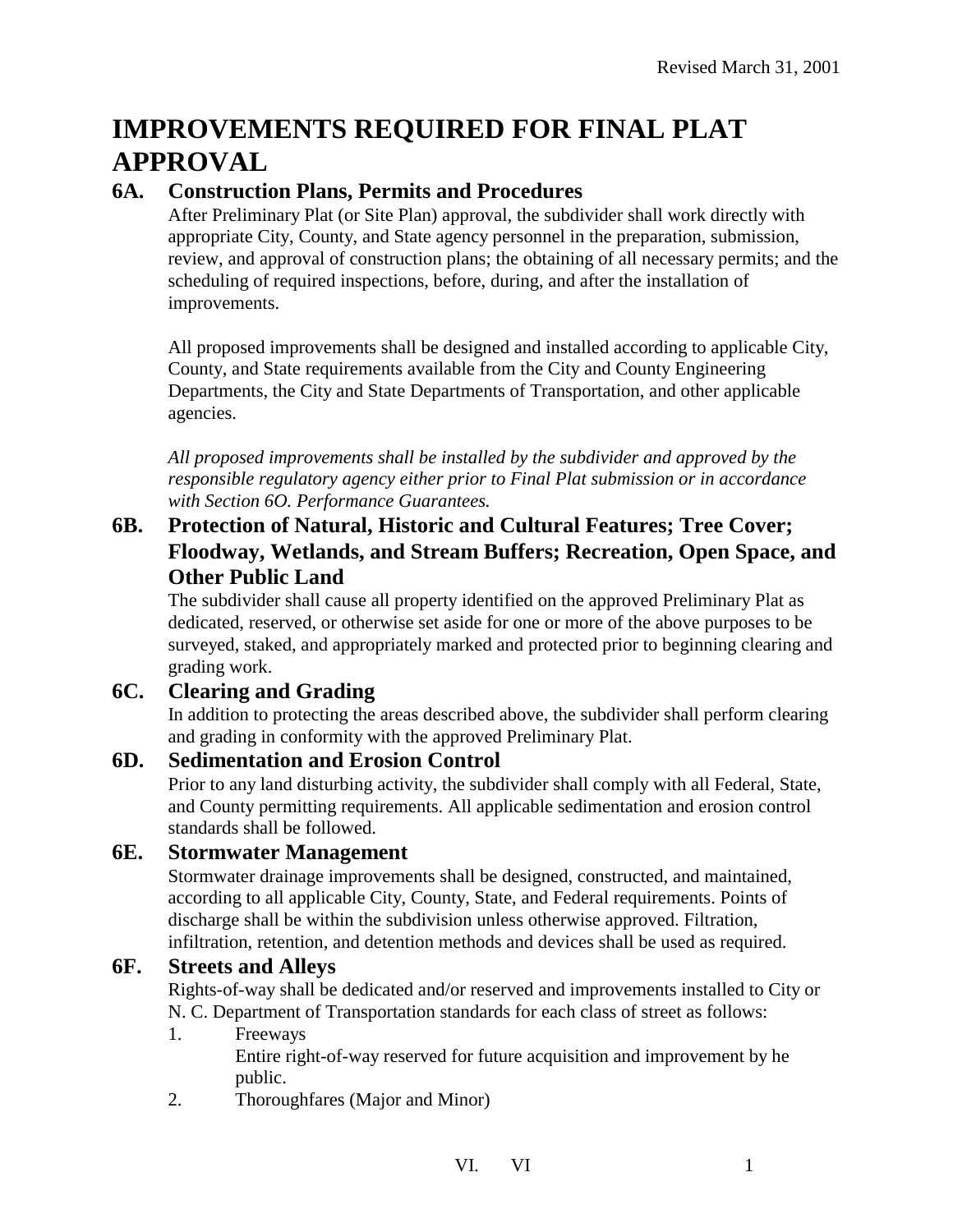On new streets, required right-of-way dedicated with remainder reserved; subdivider shall install improvements sufficient to service traffic demands of proposed development; on existing streets, subdivider shall dedicate or reserve additional right-of-way and install improvements as required to serve proposed development; other improvements will be installed according to public street improvements programs.

4. Private Streets and Alleys

Rights-of-way or easements as required for approved private streets and alleys shall be established and improvements installed to the minimum design standards for public and private residential streets within Durham City and County. Subdivisions utilizing private streets shall be subject to Section 8.1.13 of the Zoning Ordinance and shall not receive Final Plat approval until the subdivider furnishes an attorney's certification that restrictive covenants, deeds of easement, and/or other legal documents have been filed for perpetual road maintenance and access arrangements for adjoining properties and for City/County services. All final plats containing private streets and roads shall contain a note requiring a disclosure statement to be furnished to all subsequent purchasers of property shown on the plat.

#### **6G. Sidewalks and Trails**

Sidewalks and trails shall be located as shown on the approved Preliminary Plat and shall be constructed to applicable City, County, or N.C. Department of Transportation standards.

When the Approving Authority determines that the construction of a conventional sidewalk is impractical because of impending street widening or physical, functional or pedestrian service limitations, an alternative walkway which adequately serves the projected pedestrian traffic may be approved where there is a legal entity responsible for construction and maintenance.

#### **6H. Water and Sewer Systems**

Public: Installation of improvements which are extensions to existing public systems shall be approved by the municipal or other public utility providing the services.

Community: Installation of community systems which are designed to serve more than one user independent of public systems, shall be approved by the responsible County or State agency. Subdivisions utilizing community systems shall not receive Final Plat approval until the subdivider furnishes an attorney's certification that appropriate legal documents, including performance guarantees, have been filed for perpetual system operation and maintenance.

## **6I. On-Site Water Supply and/or Wastewater Disposal (Reserved)**

#### **6J. Other Utilities**

The subdivider shall arrange for the coordinated installation of all other proposed utilities, including gas, electricity, and communications improvements and shall insure that Final Plats clearly show all related easements and/or rights-of-way.

VI. VI 2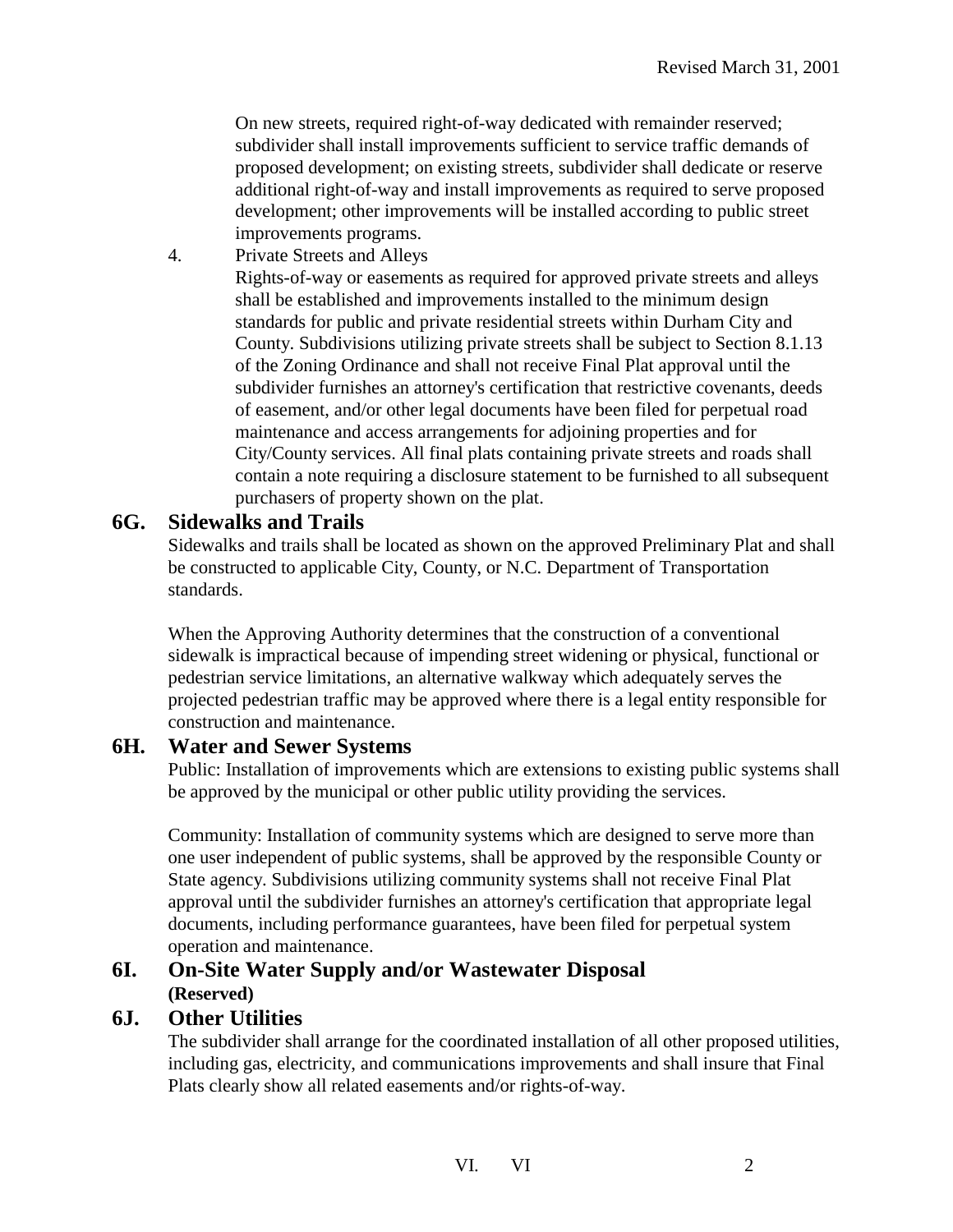## **6K. Survey Monuments and Markers**

Permanent survey monuments and markers shall be installed in accordance with N. C. General Statutes 39-32 and 47-30, as supplemented by City/County and N. C. Department of Transportation Requirements.

### **6L. Street Signs and Markers**

- 1. Standard street name signs shall be installed at one corner of all street intersections, including private streets. The size, design, materials, location, and installation of the signs shall be in accordance with N. C. Department of Transportation and City/ County standards.
- 2. Signs denoting the beginning and ending of public maintenance shall also be erected and maintained on private streets.
- 3. Signs denoting the right-of-way boundaries of dedicated or reserved, unopened streets shall be erected and maintained according to City/County standards.

## **6M. Street Lights**

Street lighting, as required for traffic safety and property security, shall be installed in conformance with City/County policies. The design, materials, location, and installation shall conform to City/County/public utility standards, including appropriate separation from street trees.

## **6N. Unique Developments and Ownership Alternatives**

Subdivisions utilizing unique development patterns and ownership alternatives shall not receive Final Plat approval until the subdivider furnishes an attorney's certification that proper legal provisions have been made for the following as applicable:

- 1. Establishment of property owners association;
- 2. Declaration of covenants and restrictions for common areas; and
- 3. Declaration of unit-ownership development.
- 4. Provisions for perpetual ownership and maintenance of commonly-owned streets, utilities, other improvements, and lands.

#### **6O. Performance Guarantees**

- 1. Filing of Performance Guarantees Where required street, sidewalk, storm drainage, water and/or sanitary sewer and other public improvements have not been completed prior to the submission of a Final Plat for approval, the City or County may approve the plat and may issue building permits. However, no Certificates of Occupancy or Compliance shall be issued and no permanent individual water or sewer services provided until all required improvements have been completed or until an acceptable performance guarantee, sufficient to insure completion of all required improvements, has been filed with the City or County, as appropriate.
- 2. Form and Conditions of Performance Guarantee Such guarantee may be in the form of a surety bond, letter-of-credit, or some other surety instrument acceptable to the City or County. Such guarantee shall be conditioned upon the performance of all work necessary to complete the specified improvements and the delivery of all necessary encroachment agreements, with said performance and delivery to be done within a stipulated time period. The required amount of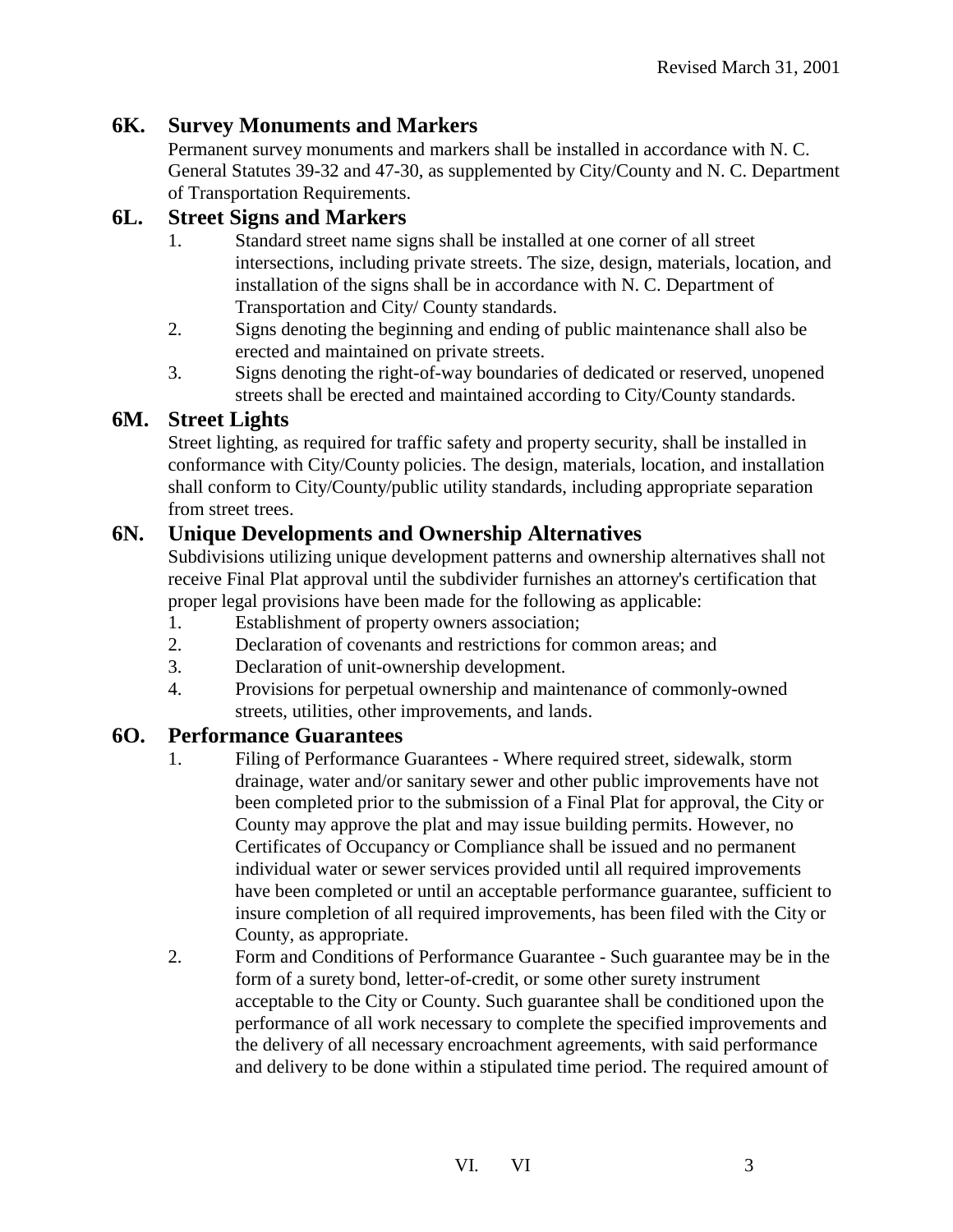the guarantee shall be as determined by the City or County and shall allow for administrative costs, inflation, and other contingencies.

3. Release of Guarantee - All improvements shall be completed according to the City, County, or N. C. Department of Transportation standards and specifications, as applicable, and must be acceptable for City or State maintenance. No guarantee shall be released until all of the appropriate agencies certify that all of the necessary improvements have been completed as required. Once the conditions of the guarantee have been completed to the satisfaction of the City or County, the guarantee shall be released.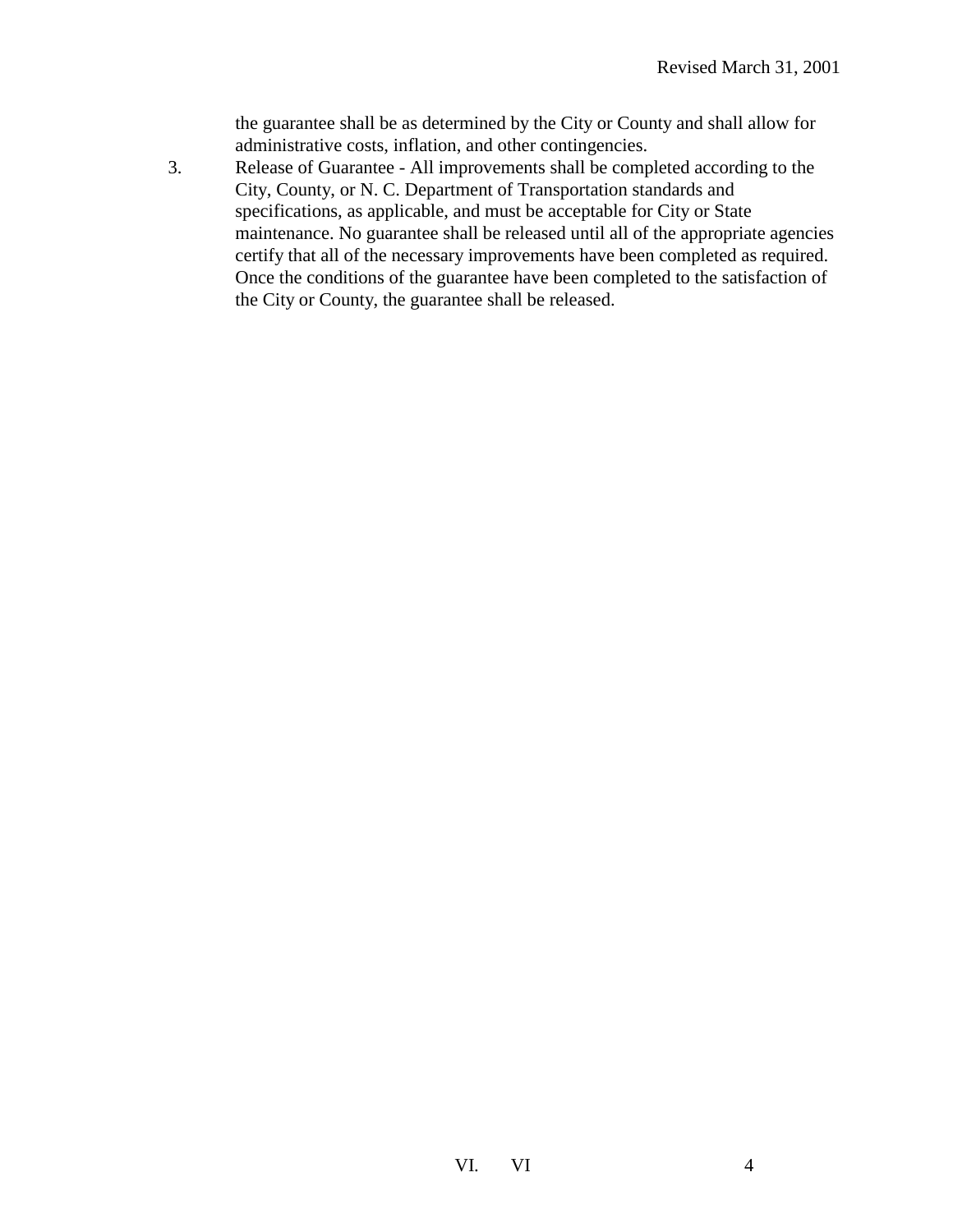## **REVIEW AND APPROVAL PROCEDURES**

## **7A. Development Review Board (DRB)**

- 1. A Development Review Board (DRB) is hereby created and designated as the technical planning agency responsible for the application and enforcement of this ordinance and for the approval or recommendation for the approval of plats and site plans in accordance with the provisions of this ordinance. In its membership and actions, the DRB shall be governed by the provisions of N.C. General Statutes 193 A: 321 and 332, Designated Planning Agencies and of the Durham City Charter, Section 97 (3), Subdivision Review Board.
- 2. The DRB shall include the following officials or their representatives:
	- a. General Members (eligible to vote on all matters): Durham Planning Commission Chairperson City-County Planning Director Sedimentation and Erosion Control Director City Transportation Department Director
	- b. City Members (eligible to vote on City and Urban Growth Area matters): City Engineer
		- Inspection Services Director
	- c. County Members (eligible to vote on all outside of City, including Urban Growth Area, matters): County Engineer Environmental Health Director Inspections Director
	- d. Advisory Member (eligible to vote only on matters requiring N.C. DOT approvals):

District Engineer, N.C. Department of Transportation

- 3. A designated member may select an alternate, representing the same office and/or function, to serve in his/her absence. In the event of further mergers of City and County departments, the merged department head positions created shall be eligible to vote on all matters.
- 4. The DRB shall meet as required, but at least monthly, to review and take action on proposed subdivisions and site plans for properties located throughout the City and County. A quorum shall consist of one more than a majority of the membership eligible to vote.
- 5. The DRB shall elect a Chair and Vice-Chair from among its members. Designated members of the City-County Planning staff shall serve as Clerk-tothe-board and shall be empowered to stamp and sign approved plans and plats on behalf of the Board. The Clerk shall see that accurate records are maintained of reviews, proceedings, and actions by the Board. The Board shall adopt rules, procedures, standards, and guidelines to implement this ordinance and to assist applicants in understanding its requirements.

## **7B. City - County Planning Department**

The staff of the Durham City-County Planning Department shall be responsible for coordinating the review process for Preliminary and Final Plats. All subdivision plats as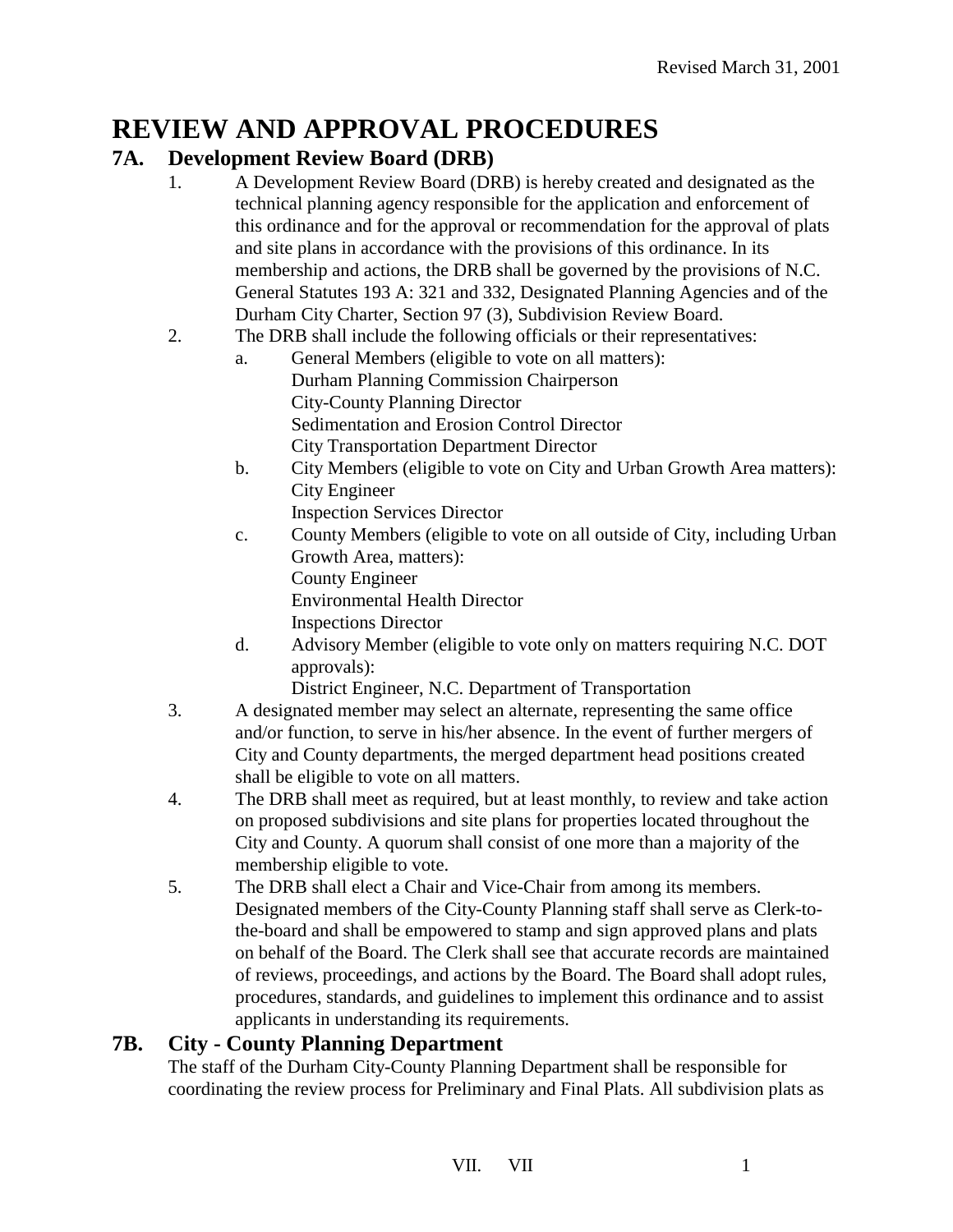listed under Section 2. Application of Regulations shall be submitted to the Planning Department for determination as to the level of review required.

Exempt subdivision plats shall be stamped by Planning staff, noting their exemption, and signed so that they can be recorded by the Register of Deeds staff.

Minor Subdivisions shall be reviewed by Planning and other agency staff as appropriate and, after being found in compliance with applicable regulations, shall be stamped noting their approval and signed so that they can be recorded.

Major Subdivisions shall fulfill the requirements of Section 4. Plat/Plan Submission Requirements and shall be reviewed according to the following Preliminary and Final Plat review processes.

## **7C. Preliminary Plats (And Site Plans Subject to this Ordinance)**

- 1. Complete sets of Preliminary Plat documents shall be submitted to the Planning Department in the required number, along with a completed application for review, and payment of the prescribed review fee. Staff shall check the submittal for completeness and, if found to be in order, it shall be transmitted to appropriate public entities and utility agencies for review and comment. As applicable, notification of Preliminary Plat review shall be sent to public groups including, but not limited to, the following: Urban Trails and Greenways Commission, Durham Area Transportation Authority, Historic Properties Commission, Open Space Commission, and various neighborhood and small area planning groups.
- 2. Staff review agencies shall complete review and transmit comments back to Planning staff. If required corrections are minor, Planning shall schedule the subdivision for review at the next Development Review Board meeting; if required corrections are extensive, the subdivider shall be given an opportunity to correct the plat before it is scheduled for DRB.
- 3. The subdivision documents, along with the review comments, shall then be considered by the Development Review Board at a scheduled public meeting at which a representative of the subdivider or any other interested person may be heard. If the Preliminary Plat is for a subdivision containing 49 or fewer lots, the DRB shall approve the plat as is, approve it subject to additional corrections, defer action for additional information and/or corrections, or disapprove it.
- 4. If the Preliminary Plat is for a subdivision containing 50 or more lots, the DRB shall recommend the plat for approval by the appropriate Governing Body as is, recommend it subject to additional corrections, recommend disapproval, or defer action for additional information and/or corrections. When the DRB has completed action on such plats, the Planning staff shall transmit the subdivision documents, along with the DRB recommendations, for action by the Governing Body at a regular meeting.
- 5. Approved, corrected Preliminary Plats shall be stamped and signed denoting approval, after which the subdivider shall be given two years to complete construction of improvements and submit a Final Plat for approval. Portions of the approved Preliminary Plat not included within a Final Plat submitted for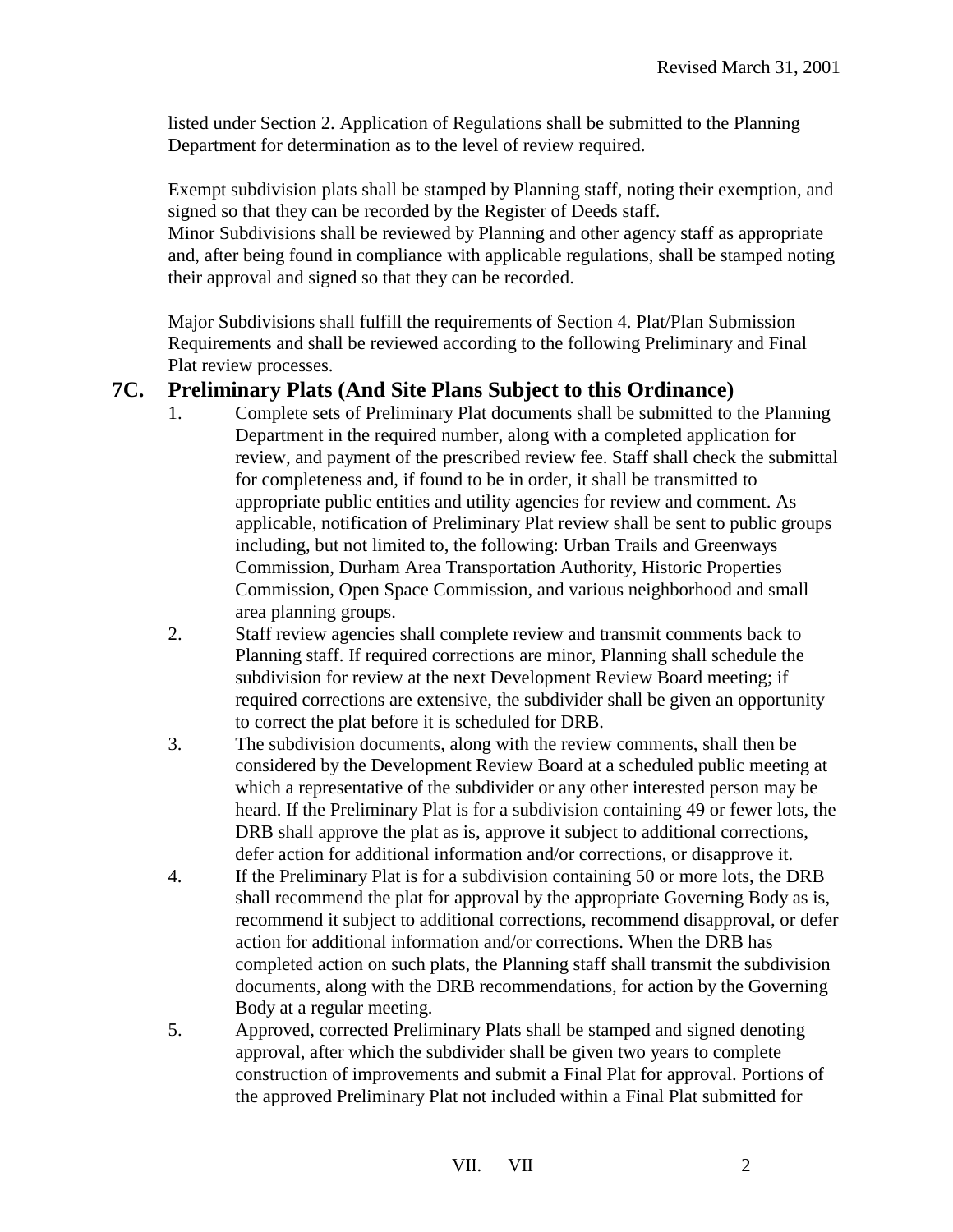approval within two years shall be subject to be re-review and re-approval according to then current standards.

6. Revisions: Minor revisions to approved Preliminary Plats, which reflect the same basic street and lot configuration as used for the original approval, may be approved by the DRB at a scheduled meeting. Significant changes to an approved Preliminary Plat, as determined by the DRB, must be resubmitted for review and approval as if it is a new application.

## **7D. Reservation of Public Facility Sites and Lands**

*(This section does not apply to the reservation of lands for public streets and roads which is regulated according to the procedures set forth by the General Statutes of North Carolina.)* 

- 1. The review of preliminary plats may be delayed by no more than forty-five (45) calendar days if the proposed subdivision contains sites which appear in an adopted plan or policy documents as a future site for a public school or other public facility, recreation area, park, greenway or other open space, or railroad corridor. During Preliminary Plat review, the appropriate agency responsible for future site acquisition shall be given 45 calendar days from date of plat/plan submission to decide if it wishes to reserve the site.
- 2. If the site is not to be reserved, the subdivision shall be processed in the normal fashion. If the agency wishes to reserve the site and specifies such intent in writing to the Planning Director, the subdivision shall not be approved without the reservation.
- 3. Public school authorities shall have 18 months from the date of Preliminary Plat approval to acquire the site by purchase, by receipt of dedication, or by initiating condemnation proceedings. If, at the end of the 18 month period, none of the above actions has occurred, the subdivider may consider the land free from reservation and apply for revised Preliminary Plat approval for its use.
- 4. Other public agencies shall have 120 calendar days from the date of Preliminary Plat approval to arrange for site acquisition for public facilities by option to purchase, by purchase, by receipt of dedication, or by initiating condemnation proceedings. If, at the end of the 120 day period, none of the above actions has occurred the subdivider may consider the land free from reservation and apply for revised Preliminary Plat approval for private use of the property.

#### **7E. Site Improvements**

Upon Preliminary Plat (or Site Plan) approval, the subdivider may apply for permits to begin site work and the installation of improvements. All site work shall be performed in compliance with the requirements of this ordinance and other applicable regulations of the City, County, and State.

#### **7F. Final Plats**

- 1. When the installation of required site improvements is nearing completion, the subdivider may submit a Final Plat for review and approval.
- 2. Complete sets of Final Plat documents shall be submitted to the Planning Department in the required number, along with a completed application for review, and payment of the prescribed review fee. Staff shall check the submittal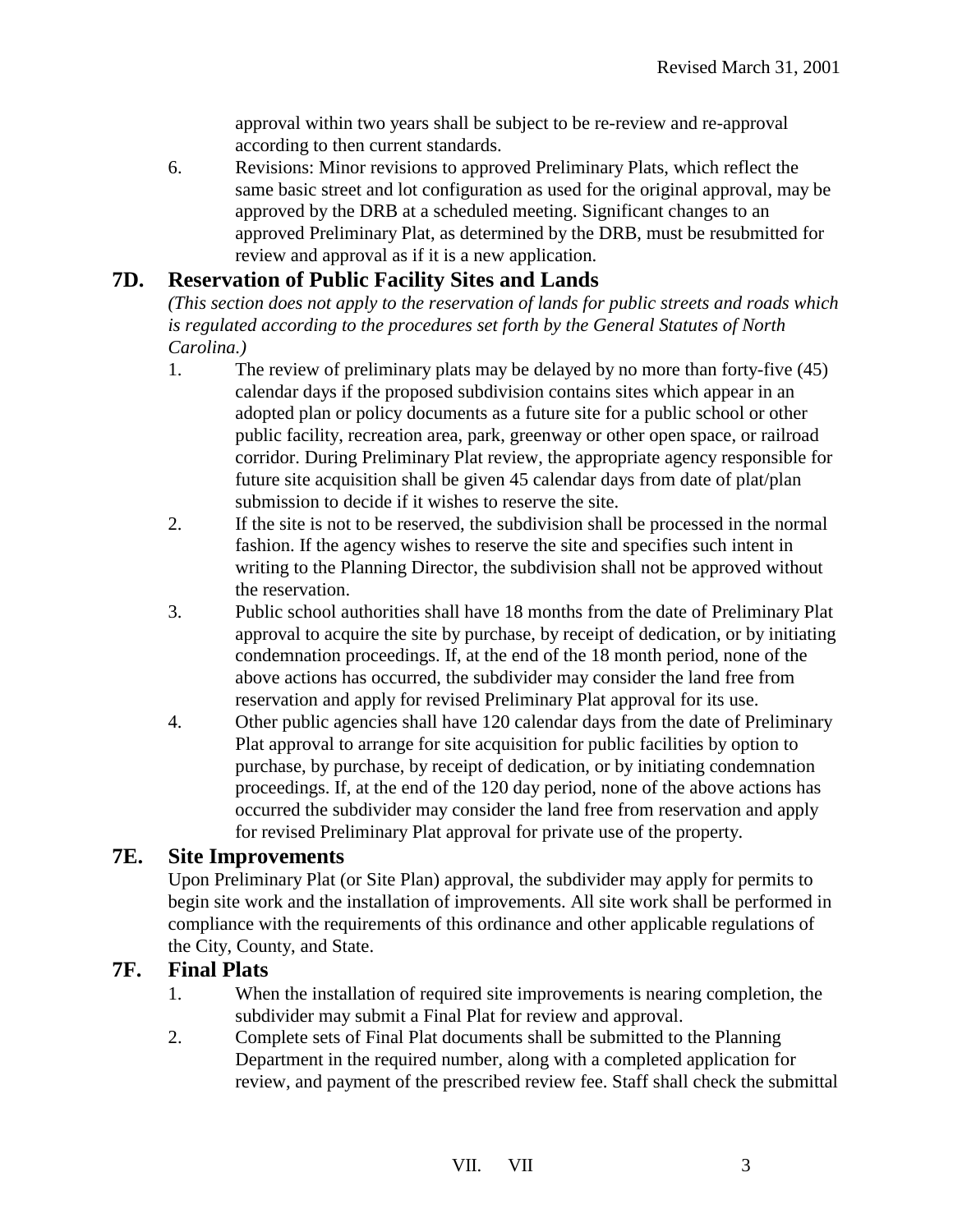for completeness and, if found to be in order, it shall be transmitted to appropriate public and utility agencies for review and comment.

- 3. Review agencies will transmit review comments back to Planning. If required corrections are minor, Planning shall schedule the Final Plat for review at the next Development Review Board meeting. If required corrections are extensive, the subdivider shall be given an opportunity to correct the plat before it is scheduled for DRB.
- 4. The Final Plat documents, along with the review comments, will then be considered by Development Review Board at a public meeting at which a representative of the subdivider or any other interested person may be heard. The DRB shall then approve the plat as is, approve it subject to additional corrections, defer it for additional information and/or corrections, or disapprove it.
- 5. Approved, corrected Final Plats shall be stamped and signed denoting approval, after which the subdivider shall be given 90 calendar days to file and record the Final Plat with the Register of Deeds office before the approval becomes void.
- 6. Although Final Plats may be approved and Building Permits issued prior to the completion of all required site improvements, no Certificates of Occupancy or Compliance shall be issued and no individual water or sewer services provided until all required improvements have been completed or until an acceptable Performance Guarantee has been filed.

## **7G. Variances**

- 1. The Approving Authority may by affirmative majority vote vary or modify specific provisions of this ordinance after making all of the following findings:
	- a. Unusual conditions or circumstances peculiar to the site exist;
	- b. Strict application of one or more ordinance provisions would cause unnecessary hardship; and
	- c. Granting a variance would not violate the intent and purpose of these regulations.
- 2. For purposes of financing or re-financing development, it is sometimes necessary to subdivide a previously approved development complex (including but not limited to a shopping center, an office or industrial park, or a housing complex) originally located on a single parcel into two or more lots. The Development Review Board may be affirmative majority vote, vary or modify the requirements of this ordinance and the dimensional, parking, landscaping, and buffering provisions of the zoning ordinance to permit such subdivision to occur subject to making the following findings:
	- a. A valid, approved site plan exists for the overall complex;
	- b. The complex, in its entirety, satisfies all ordinance requirements;
	- c. Each Final Plat created contains a note stating that the owner(s) acknowledge that the individual parcel is a part of the named development complex and that deeds of easement, restrictive covenants, and/or other legal documents necessary for the perpetual functioning of the development complex will be executed and recorded with the Final Plat.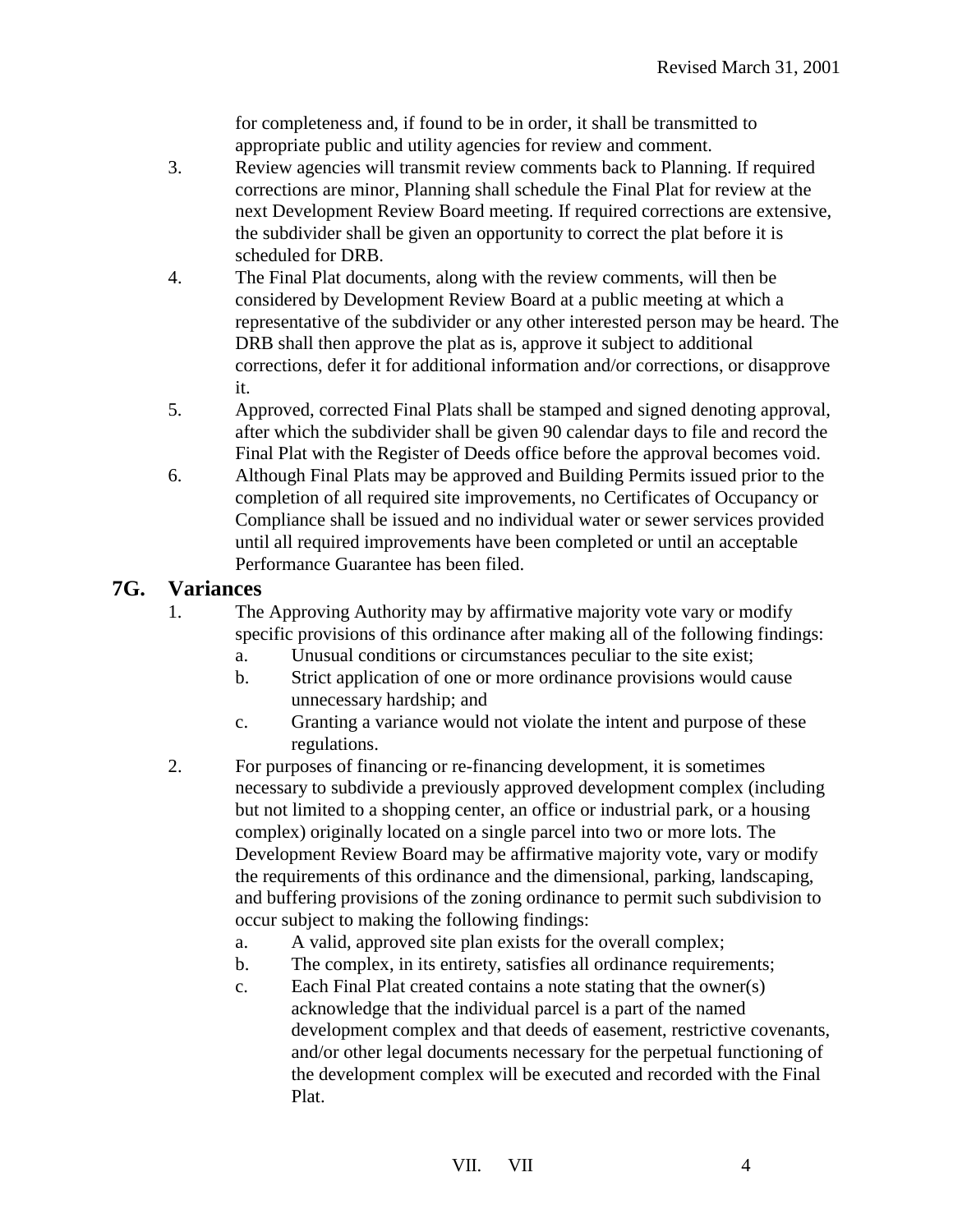## **7H. Appeals to Approving Authorities**

- 1. The Approving Authority shall hear and decide appeals from and review any order, decision, or determination made by an administrative official pursuant to the specific provisions of this ordinance. The notice of appeal shall be filed with the Planning Department within 30 calendar days of the action appealed. The filing of such notice stops future action and requires the official whose action is appealed to transmit to the authority all administrative files and records regarding the subject matter of the appeal.
- 2. The Approving Authority shall set a reasonable time for hearing the appeal and shall give due notice to the parties involved who may appear in person or by representation. The Authority may by affirmative majority vote reverse or modify the order, decision, determination, or interpretation under appeal upon finding appropriate grounds for such action.

## **7I. Appeals from Approving Authorities**

Appeals to decisions and actions of the Approving Authority in the interpretation or application of this ordinance may be taken to the Superior Court by proceedings in the nature of certiorari. Any petition for appeal to the court shall be filed with the Court Clerk within 30 calendar days of the action appealed.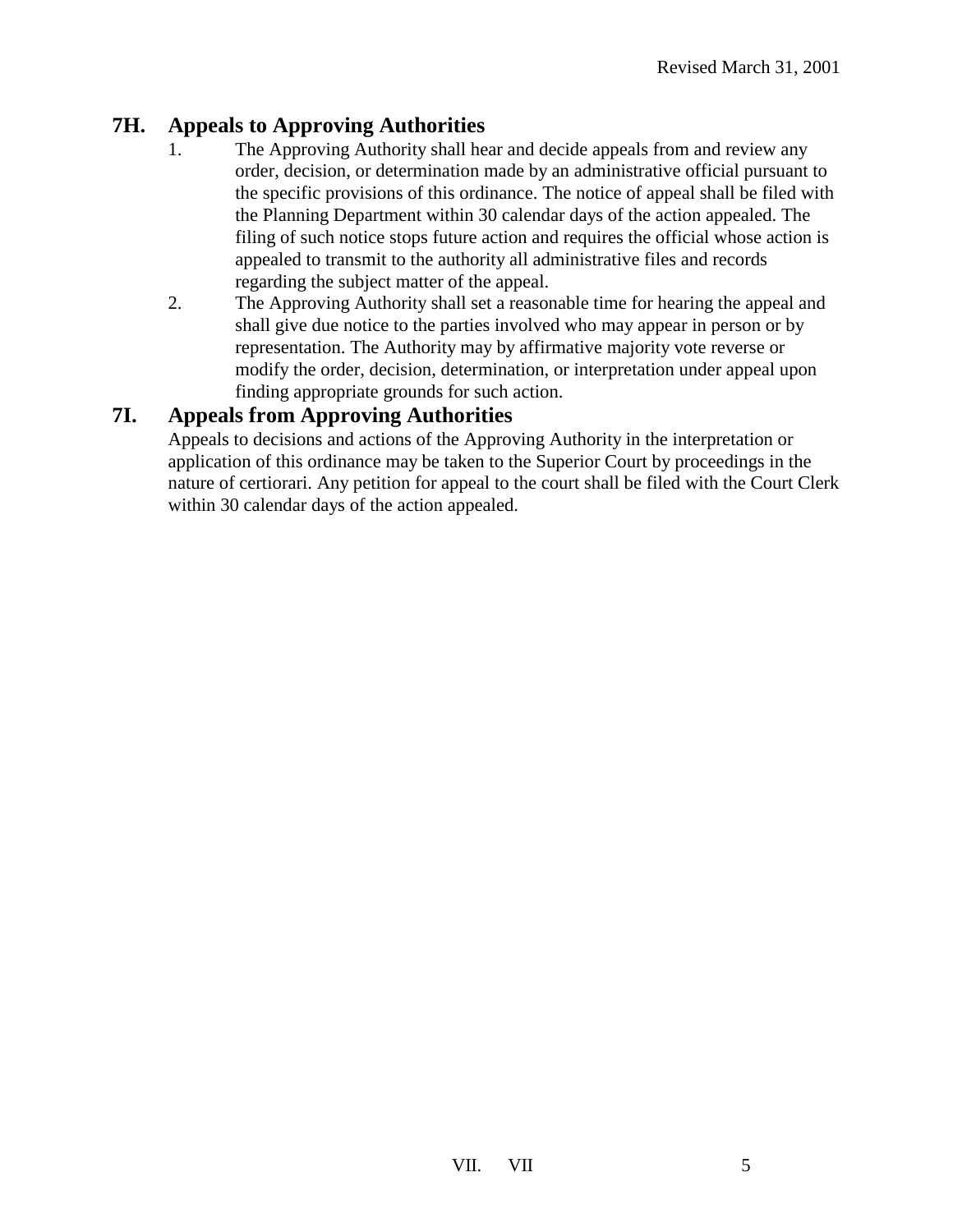## **ENFORCEMENT, VIOLATION AND PENALTIES**

No permit shall be issued by any administrative agent of the City or County for the construction of any building or other improvement requiring a permit upon any land for which a subdivision is required by this ordinance until all requirements herein have been met.

After the effective date of this ordinance, a plat of a subdivision filed or recorded in the office of the Register of Deeds without required approval shall be null and void for purposes of this ordinance.

Any person who, being the owner or the agent of the owner of any land located within the jurisdiction of this ordinance, subdivides land in violation of this ordinance, or transfers, or sells land by reference to, exhibition of, or any other use of a plat showing a subdivision of the land before the plat has been properly approved under this ordinance, and recorded in the office of the Register of Deeds, shall be guilty of a misdemeanor and shall be punishable, accordingly, by fine and/or imprisonment.

The description by metes and bounds in the instrument of transfer, or other document used in the process of selling or transfering land, does not exempt the transaction from penalties. The City or County, as appropriate, may bring an action for injunction of any illegal subdivision, transfer, conveyance, or sale of land, and the court shall, upon appropriate findings, issue an injunction and order for compliance.

Any person who proceeds to develop land as authorized by an approved Preliminary Plat and who fails to carry out such development according to the provisions of the plat, and all specific conditions of approval, shall be in violation of this ordinance and shall be punishable by fine. Such fine shall be in accordance with the schedule of fines for violations adopted by the Governing Bodies.